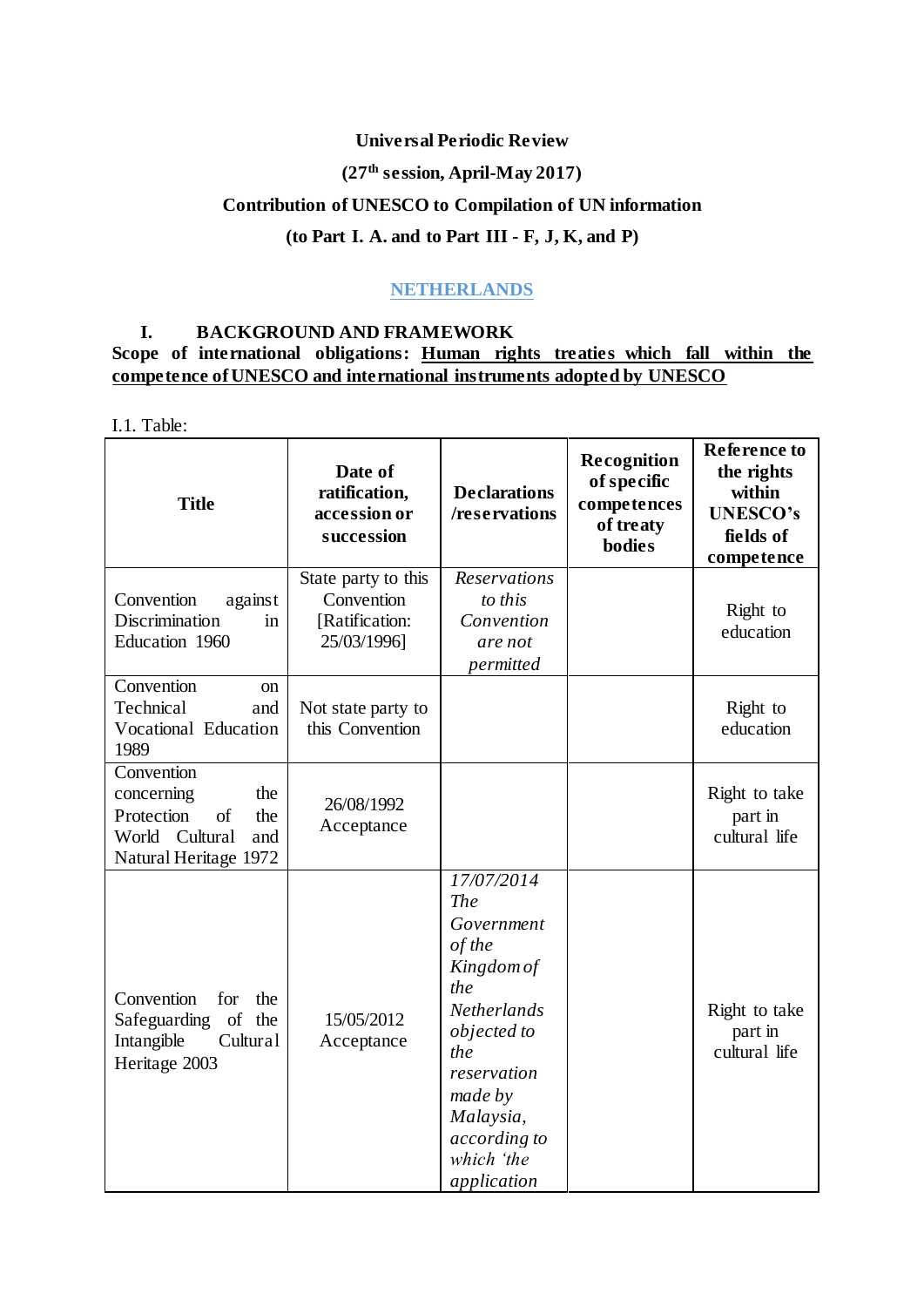|                                                                                                                     |                         | and                |               |
|---------------------------------------------------------------------------------------------------------------------|-------------------------|--------------------|---------------|
|                                                                                                                     |                         | implementatio      |               |
|                                                                                                                     |                         | n of this          |               |
|                                                                                                                     |                         | Convention         |               |
|                                                                                                                     |                         | shall be           |               |
|                                                                                                                     |                         | subject to,        |               |
|                                                                                                                     |                         | and in             |               |
|                                                                                                                     |                         | accordance         |               |
|                                                                                                                     |                         | with, the          |               |
|                                                                                                                     |                         | applicable         |               |
|                                                                                                                     |                         | domestic laws      |               |
|                                                                                                                     |                         | of Malaysia        |               |
|                                                                                                                     |                         | and the            |               |
|                                                                                                                     |                         | applicable         |               |
|                                                                                                                     |                         | administrative     |               |
|                                                                                                                     |                         | and policy         |               |
|                                                                                                                     |                         | measures of        |               |
|                                                                                                                     |                         | the                |               |
|                                                                                                                     |                         | government of      |               |
|                                                                                                                     |                         | Malaysia'.         |               |
|                                                                                                                     |                         | <b>Declaration</b> |               |
| Convention<br>the<br>on<br>Protection<br>and<br>the<br>Promotion<br>of<br>Diversity of Cultural<br>Expressions 2005 | 09/10/2009<br>Accession | of the             |               |
|                                                                                                                     |                         | European           |               |
|                                                                                                                     |                         | Community in       |               |
|                                                                                                                     |                         | application of     |               |
|                                                                                                                     |                         | Article $27(3)$    |               |
|                                                                                                                     |                         | $(c)$ of the       |               |
|                                                                                                                     |                         | Convention         |               |
|                                                                                                                     |                         | indicating the     | Right to take |
|                                                                                                                     |                         | competences        | part in       |
|                                                                                                                     |                         | transferred to     | cultural life |
|                                                                                                                     |                         | the                |               |
|                                                                                                                     |                         | Community by       |               |
|                                                                                                                     |                         | the Member         |               |
|                                                                                                                     |                         | States under       |               |
|                                                                                                                     |                         | the Treaties,      |               |
|                                                                                                                     |                         | in the areas       |               |
|                                                                                                                     |                         | covered by the     |               |
|                                                                                                                     |                         | Convention.        |               |

# **II. INPUT TO PART III. IMPLEMENTATION OF INTERNATIONAL HUMAN RIGHTS OBLIGATIONS, TAKING INTO ACCOUNT APPLICABLE INTERNATIONAL HUMANITARIAN LAW TO ITEMS F, J, K, AND P**

# **Right to education**

#### **1. NORMATIVE FRAMEWORK**

**1.1. Constitutional Framework**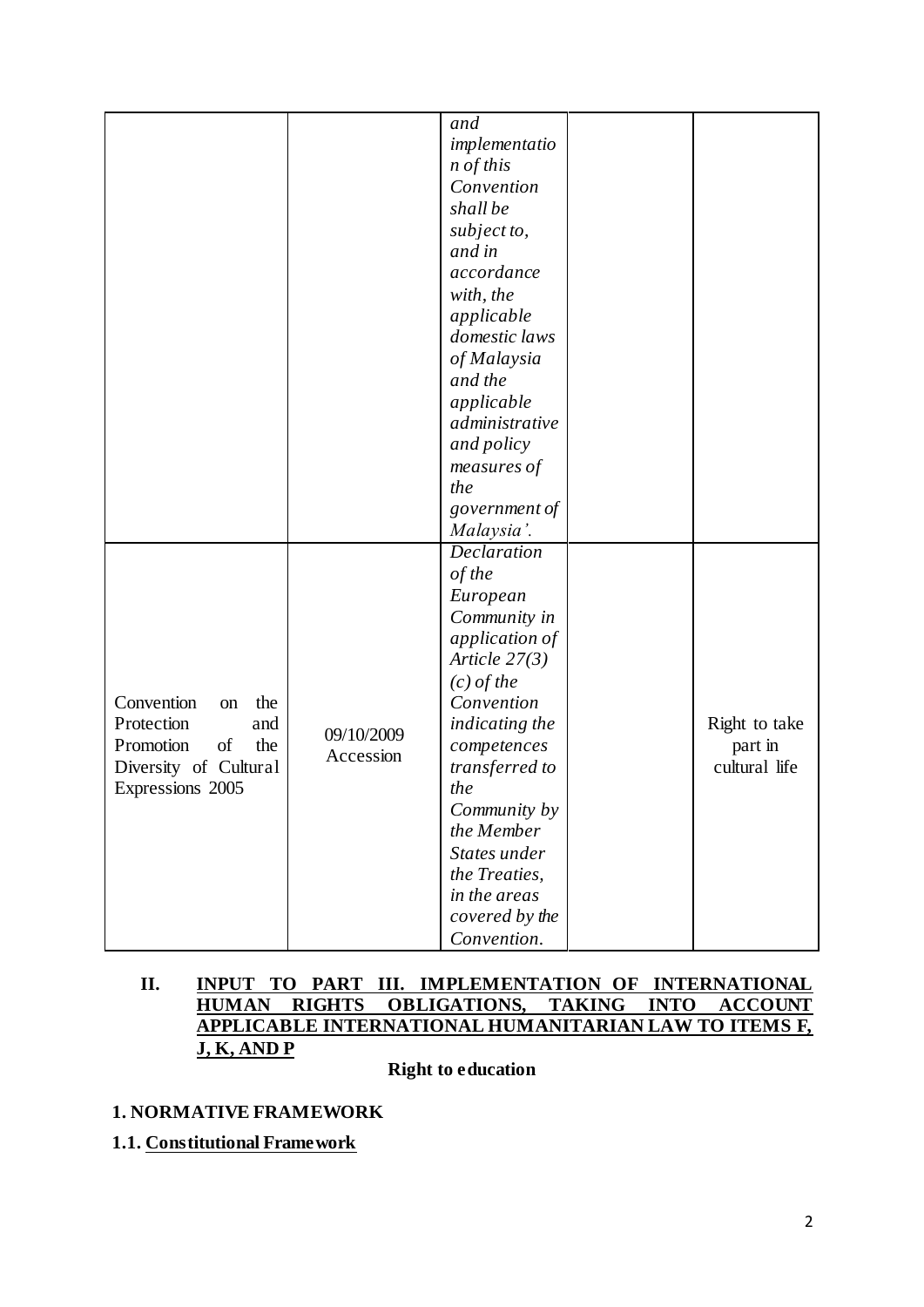1. The Constitution of the Kingdom of the Netherlands of 1983<sup>1</sup> does not enshrine the right to education of everyone, however key features of the Dutch education system are guaranteed in **Chapter 1, Fundamental Rights, under Article 23:** freedom of education, intended as the freedom to found schools (freedom of establishment), to organize the teaching in schools (freedom of organization of teaching) and to determine the principles on which they are based (freedom of conviction). Moreover, people have the right to found schools and to provide teaching based on religious, ideological or educational beliefs. The Constitution places public and private schools on an equal financial footing. This means that government expenditure on public education must be matched by spending on private education.

#### **2. Article 23 states:**

1. Education shall be the constant concern of the Government.

2. All persons shall be free to provide education, without prejudice to the authorities' right of supervision and, with regard to forms of education designated by law, their right to examine the competence and moral integrity of teachers, to be regulated by Act of Parliament.

3. Education provided by public authorities shall be regulated by Act of Parliament, paying due respect to everyone's religion or belief.

4. The authorities shall ensure that primary education is provided in a sufficient number of public-authority schools in every municipality. Deviations from this provision may be permitted under rules to be established by Act of Parliament on condition that there is opportunity to receive the said form of education.

5. The standards required of schools financed either in part or in full from public funds shall be regulated by Act of Parliament, with due regard, in the case of private schools, to the freedom to provide education according to religious or other belief.

6. The requirements for primary education shall be such that the standards both of private schools fully financed from public funds and of public-authority schools are fully guaranteed. The relevant provisions shall respect in particular the freedom of private schools to choose their teaching aids and to appoint teachers as they see fit.

7. Private primary schools that satisfy the conditions laid down by Act of Parliament shall be financed from public funds according to the same standards as public-authority schools. The conditions under which private secondary education and pre-university education shall receive contributions from public funds shall be laid down by Act of Parliament.

8. The Government shall submit annual reports on the state of education to the States General.

3. In July 2015, the State Secretary of Education mentioned that the effects of **Article 23 of the Constitution** on the freedom of education are a bit out of date. To this effect, a modern effect of this Article, in consultation with a number of different parties, is being worked on with the aim to offer the bill to the Lower House in early 2017.2

4. Moreover, according to **Article 1**: All persons in the Netherlands shall be treated equally in equal circumstances. Discrimination on the grounds of religion, belief, political opinion, race or sex or on any other grounds whatsoever shall not be permitted.

<sup>1</sup> Constitution of Netherlands, accessible at:

http://www.unesco.org/education/edurights/media/docs/70bc60af539305921db477117e5505d6fb474ad4.pd f

<sup>2</sup>Eurydice, Netherlands: National Reforms in School Education, accessible at:

https://webgate.ec.europa.eu/fpfis/mwikis/eurydice/index.php/Netherlands:National\_Reforms\_in\_School\_Ed ucation [accessed on 01/08/16]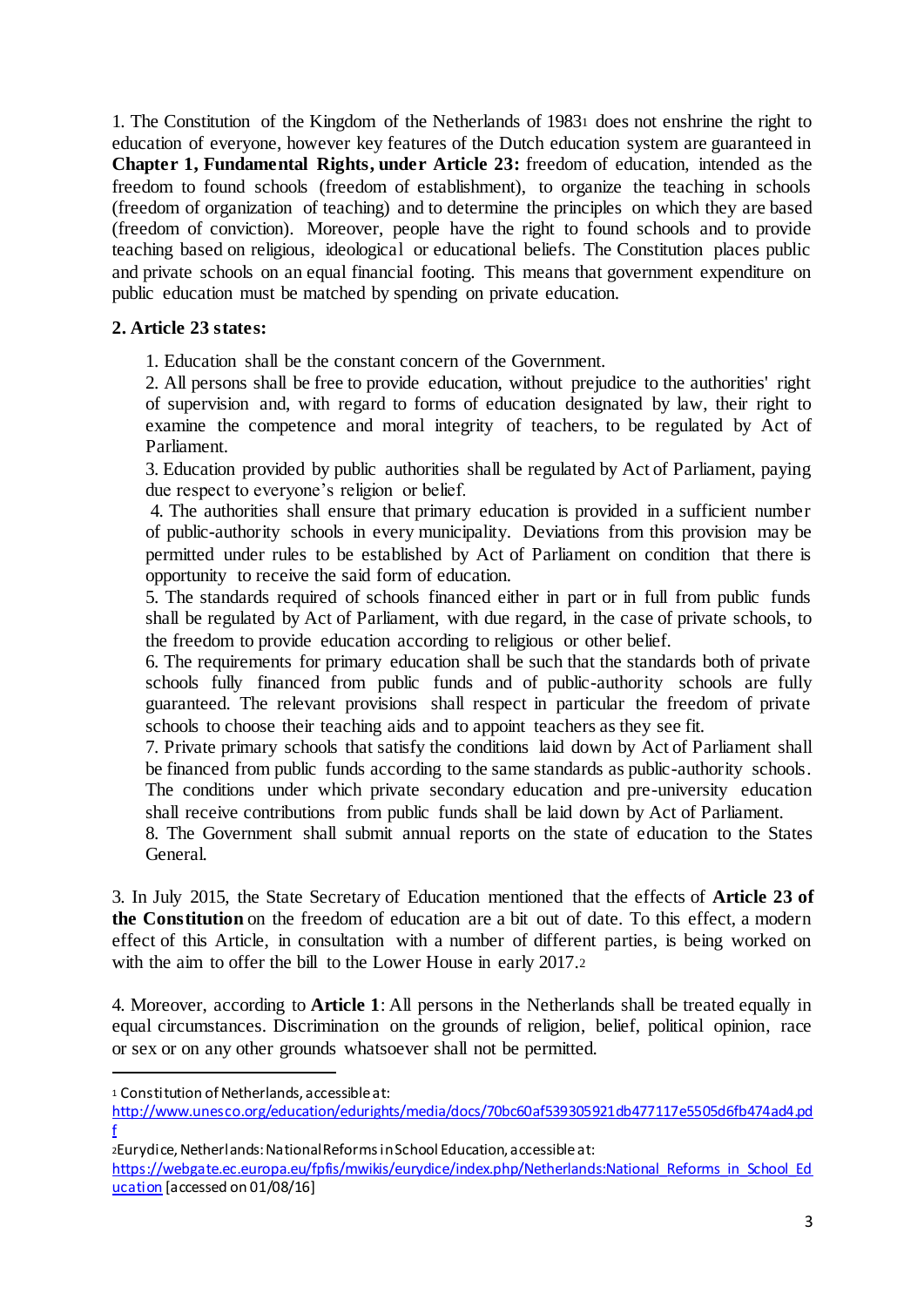5. With regard to religion, **Article 6 (1)** provides that: Everyone shall have the right to profess freely his religion or belief, either individually or in community with others, without prejudice to his responsibility under the law.

### **1.2. Legislative Framework**

6. The obligation to attend school is laid down in the **Compulsory Education Act 1969.** Every child must attend school full time from the first school day of the month following its fifth birthday; in fact, however, nearly all children attend school from the age of four. Children must attend school full time for **12 full school years** and, in any event, until the end of the school year in which they turn 16.<sup>3</sup> In August 2007, the Compulsory Education Act was amended such that besides the obligation to attend school until the age of 16, pupils now also have the obligation to obtain a basic qualification. […] Youngsters between the age of 16 and 18 who have finished compulsory education but have not yet obtained such a basic qualification now are obliged to attend school, either fulltime or in combination with a part-time job. This prolongation of compulsory education has been introduced to ensure that all youngsters make a good entry into the labour market.<sup>4</sup>

7. Since **1995**, the municipal authorities have been responsible for registering early school leavers under the age of 23 and coordinating regional policy on this matter. In **2001** the **Regional Registration Coordination (Early School Leavers) Bill** was adopted by Parliament. This bill contains amendments to educational legislation designed to prevent and tackle early school leaving in ordinary and special secondary schools, secondary vocation education and adult general secondary education. The main aim is for all young people to leave school with a basic qualification.<sup>5</sup>

8. With regard to pre-primary education, "the **Childcare Act** entered into force on 1 January 2005 giving childcare its own statutory framework, regulating among others supervision and the funding mechanism. In October 2010 an amendment to the Act introduced quality standards for playgroups, including requirements for staff qualifications (early childhood education workers), language of communication (e.g. Dutch), health and safety assessments, and participation of parents. The Act was renamed **Childcare and Quality Standards for Playgroups Act."<sup>6</sup>**

9. The **Primary Education Act** (WBO) of 2 July 1981 and the Secondary Education Act (WVO) of 14 February 1963, along with their subsequent amendments, constitute the legal framework for primary and secondary education in the country. Special education and secondary special education have been regulated by the Special Education Interim Act (ISOVSO) since 1985. The duration of the Act was set at ten years, but it was extended by three years until 1 August 1998. […] In August 1998, the Primary Education Act (WBO) and the Special Education Interim Act (ISOVSO) were converted into the **1998 Primary Education Act** (WPO) and the **Expertise Centres Act** (WEC). Since then, primary education has covered mainstream primary education, special primary education as referred to in the 1998

<sup>6</sup> IBE, World Data on Education, 7th ed., 2010-2011, The Netherlands, p. 4,

<sup>3</sup> National Report to the 48th International Conference on Education (ICE), IBE, p. 12, http://www.ibe.unesco.org/National\_Reports/ICE\_2008/netherlands\_NR08.pdf,

<sup>4</sup> National Report to the 48th International Conference on Education (ICE), IBE, p. 28.

<sup>5</sup> National Report to the 48th International Conference on Education (ICE), IBE, p. 12

http://www.ibe.unesco.org/fileadmin/user\_upload/Publications/WDE/2010/pdf-versions/Netherlands.pdf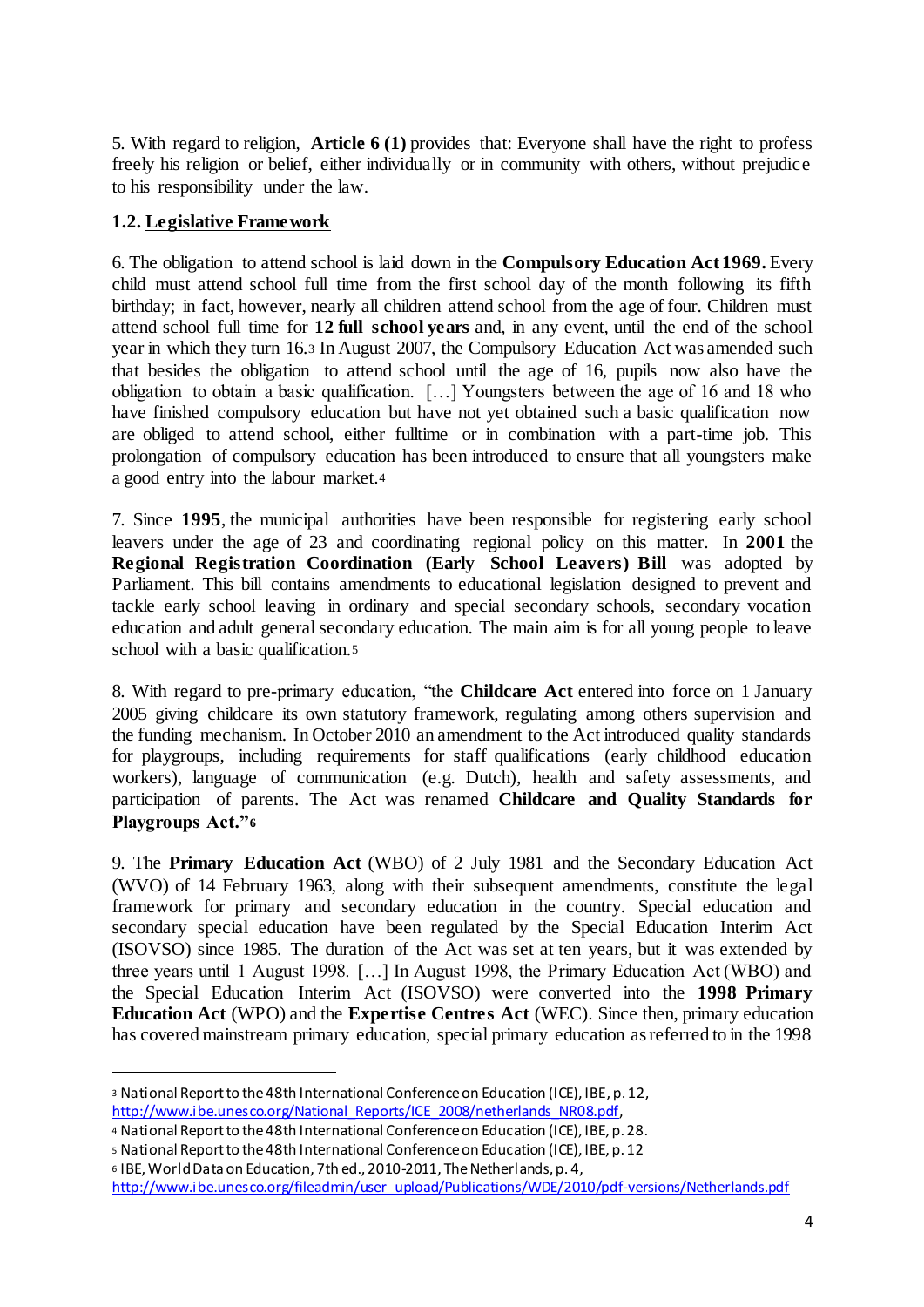Primary Education Act, and special and secondary special education as referred to in the Expertise Centres Act. As of 1 August **1998**, secondary special education for students with learning and behavioural difficulties and for students with moderate learning difficulties is covered by the **Secondary Education Act** (WVO). […] The WPO and the WEC contain the objectives of primary education (attainment targets) and prescribe how teaching should be structured and organized (content, quality, school plan, funding, school prospectus, complaints procedure). Rules governing the special needs support structure (special needs plan, consortia) are also included.<sup>7</sup>

10. On 30 June 2006, the Minister of OCW concluded the 'Agreement on the professionalization and support of staff in primary and secondary education with education sector employer' and employees' associations'. As a result of this agreement, as of 1 August 2006, primary and secondary school receive additional resources for the Professionalization and support of education staff. The agreement is mainly aimed at expanding the possibilities for further development for teachers and other education staff within the school.<sup>8</sup>

11. The **Adult and Vocational Education Act** entered into force on **1 January 1996**. As a result, existing legal regulations for adult education and vocational education were replaced by a single integral act. The most important acts in this field were the 1991 Adult Education Framework Act (KVE) and the Part-time Vocational Education Act (WCBO, 1993). The new Act was initially designed to bring greater cohesion to the various forms of adult and vocational education. One objective of the Act has been to improve the linkages between education and the labour market. A qualifications structure covers both vocational and adult education – in the first case, with a cohesive educational model and special emphasis on the cultivation of professional practice and, in the second place, with improved opportunities to continue on to vocational education.<sup>9</sup>

12. The **Education Inspection Act** (WOT), entered into force on 1 September **2002**, applies to the primary, secondary, vocational and adult education sectors and enables the Inspectorate to operate professionally and independently and to give institutions pointers as to how they can improve standards on the basis of their own quality assurance systems. Under the Act, the Inspectorate has a statutory duty to promote the quality of education.<sup>10</sup>

13. Higher education is regulated by the **Higher Education and Research Act** (WHW) of 8 October **1992**, implemented from 1 September 1993 and subsequent amendments. This act encompasses general provisions, including the objectives of the institutions for higher education. The act also contains provisions in the areas of planning and funding, and provisions for collaboration among the various institutions and for the administration and structure of the institutions. According to the **Act on Accreditation of Higher Education of 2002**, all degree programmes offered by universities and universities of professional education are evaluated according to established criteria, and programmes that meet those criteria will be accredited, i.e. recognized. Only accredited programmes are eligible for government funding and students receive financial aid and graduate with a recognized degree only when taking or after completing an accredited degree programme.<sup>11</sup>

<sup>7</sup> IBE, World Data on Education, 7th ed., 2010-2011, The Netherlands, op. cit., p. 2

<sup>8</sup> National Report to the 48th International Conference on Education (ICE), IBE, p. 24

<sup>9</sup> IBE, World Data on Education, 7th ed., 2010-2011, The Netherlands, p. 4.

<sup>10</sup> IBE, World Data on Education, 7th ed., 2010-2011, The Netherlands, p. 3.

<sup>11</sup> IBE, World Data on Education, 7th ed., 2010-2011, The Netherlands, pp. 3-4.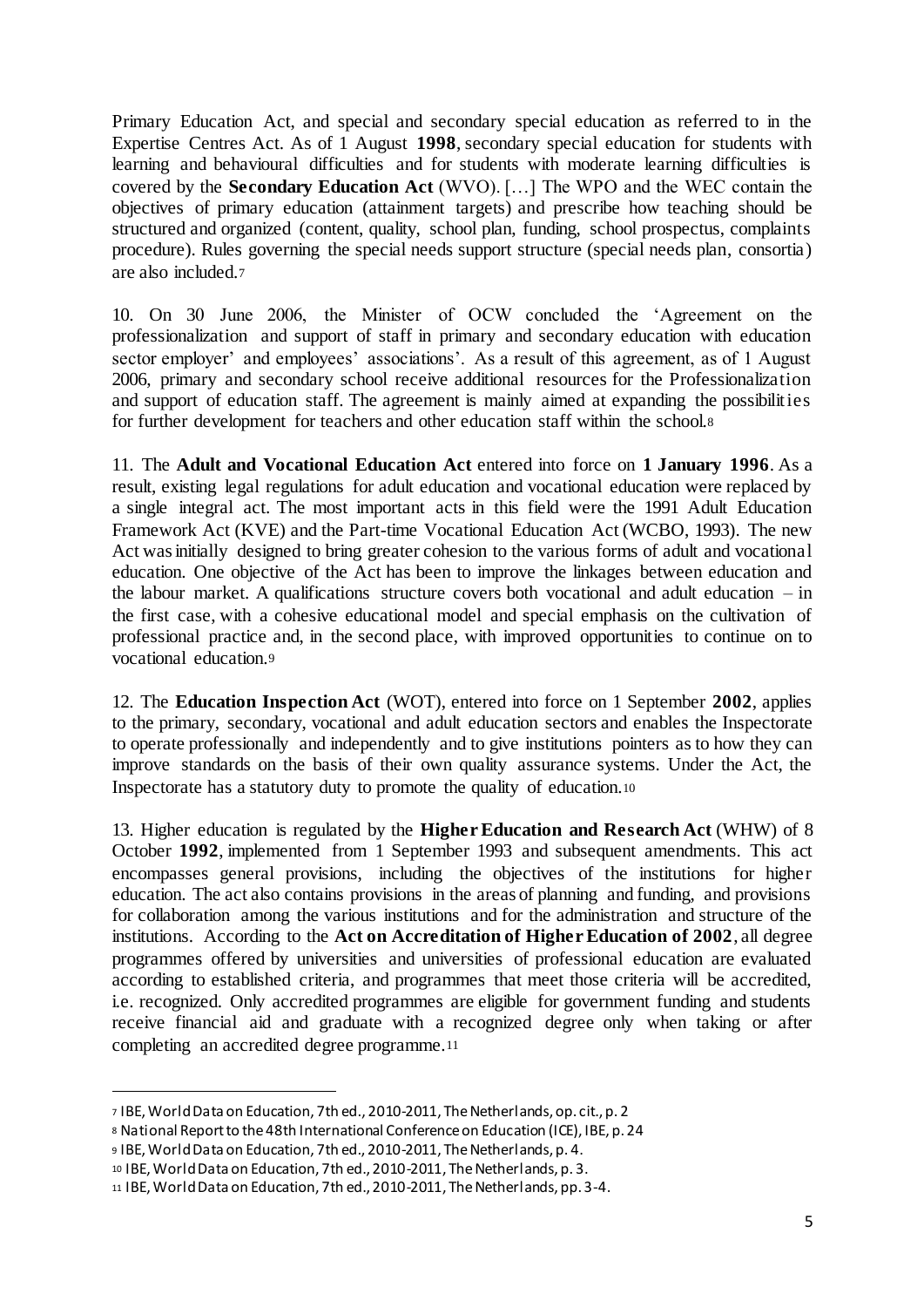14. The Education Participation Act (WMO) of 3 December 1992 regulated participation in education with the exception of higher education. On 1 January 2007, the WMO was replaced by the **Participation in School Decision-making Act** (WMS), regulating participation in decision-making in primary and secondary schools, including special schools. The participation council's right to be informed has been strengthened and no important decisions can be taken without its assent or advice.<sup>12</sup>

15. The **Student Finance Act 2000** (WSF 2000) applies to students in higher education who are under the age of 34 and who began their studies before the age of 30. Every student enrolled on an accredited full-time course in higher education who satisfies the applicable conditions is entitled to a non-means-tested basic grant. Depending on their parents' income, students may be able to claim a supplementary grant in addition to the basic grant.<sup>13</sup>

16. The **Education Professions Act** (2006) (Wet op de beroepen in het onderwijs) regulates standards of competence for both teachers and other people working in education-related jobs in primary education and in secondary and adult and vocational education.<sup>14</sup>

17. The **Appropriate Education Act** entered into force on 1 August **2014**. It was introduced in the Netherlands on 1 August 2014, and imposes on schools a duty of care. Specifically, they are responsible for giving all students who require additional support a place in which they can obtain appropriate education.<sup>15</sup>

18. The **Compulsory Education Act** entered into force on 1 December **2012**. With the introduction of this Act, Aruba takes upon itself the responsibility to respect and safeguard the rights of every child, irrespective of their legal status. Every child aged 4 to 16 who lives in Aruba falls within the scope of this Act.<sup>16</sup>

19. A draft bill is made '**More Space for New Schools**'. This bill modifies the procedures for starting new publicly and privately run schools in primary and secondary education. So that schools better reflect the actual interest of students and parents. There will be more room for new initiatives, based on religion, but also for initiatives on pedagogical basis. The State Secretary proposes to base the assessment of new schools on the expected quality. This also meets the responsibility of the government to ensure the quality of education, as is laid down in Article 23 of the Constitution. In the current system, the expected quality plays no role in the decision whether a school receives funding. By creating more opportunities for new schools it is necessary to ensure that only the good schools go ahead. It is important that the quality of schools can be guaranteed. Therefore, the draft bill introduces a quality check prior to the start of a new school.<sup>17</sup>

<sup>12</sup> IBE, World Data on Education, 7th ed., 2010-2011, The Netherlands, p. 4.

<sup>13</sup> IBE, World Data on Education, 7th ed., 2010-2011, The Netherlands, p. 4.

<sup>14</sup> Eurydice, Netherlands: Legislation, accessible at::

https://webgate.ec.europa.eu/fpfis/mwikis/eurydice/index.php/Netherlands:Legislation#Legislation\_early\_chi Idhood education and care

<sup>15</sup> List of issues in relation to the fourth periodic report of Kingdom of the Netherlands Addendum, Replies of Kingdom of the Netherlands to the list of issues, April 2015, p. 21, accessible at:

http://tbinternet.ohchr.org/\_layouts/treatybodyexternal/Download.aspx?symbolno=CRC%2fC%2fNLD%2fQ%2 f4%2fAdd.1&Lang=en

<sup>16</sup> List of issues in relation to the fourth periodic report of Kingdom of the Netherlands Addendum, Replies of Kingdom of the Netherlands to the list of issues, April 2015 p. 21

<sup>17</sup> Eurydice, Netherlands: National Reforms in School Education.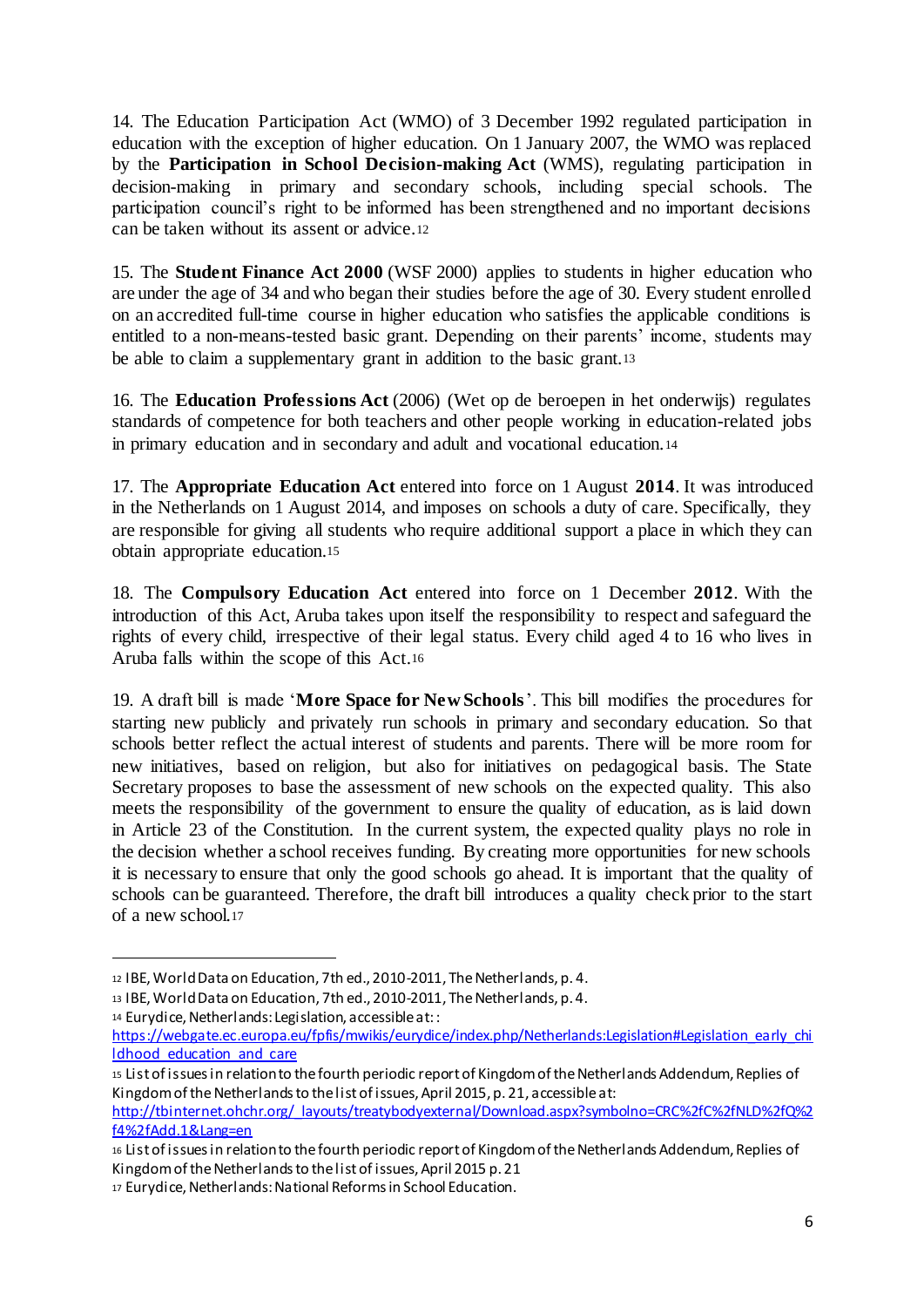## **1.3. Policy Framework**

### **i) General information**

### **National Education Agreement**

20. Current education policy is aimed at raising the standard of education from good to outstanding.<sup>18</sup> The Netherlands pursues a policy designed to enhance the knowledge and expertise of teachers, strengthen core subjects, increase the number of teaching hours, increase the focus on the acquisition of knowledge and skills, provide special facilities to excellent pupils and students, improve students' choice of courses and enhance the transparency of educational performance. With these goals in mind, the government and the social partners signed the National Education Agreement on 19 September 2013,<sup>19</sup> addressing five crucial issues:

- the content and quality of education;
- recruiting and keeping the best teachers;
- terms of employment for teachers;
- the relationship between the government and the education field;
- education management and governance at every level. <sup>20</sup>

21. The Netherlands invests extra in education. In 2013, the government added  $\epsilon$ 650 million to the schools' lump sum contribution. For 2015 and on, this will be  $\epsilon$ 600 million for education and research. The extra funding is intended to be used in areas such as more and better activities in the classroom, preventing students to repeat classes, appropriate teaching, and hands on teaching and technical education in vocational education. These measures are additional to those in the National Education Agreement.<sup>21</sup>

## **Top Talent Action plan 2014-2018**

22. On 9 March 2014 the State Secretary for Education, Culture and Science presented the Top Talent Action Plan for 2014 – 2018 containing over 20 measures to stimulate and focus more on talent in primary and secondary education, for instance:

- a pupil will be given a distinction on their school-leaving certificate if they have an average mark in their leaving examination of 8/10 or higher;
- pupils will be able to study subjects at a higher level or complete the course more rapidly;
- schools can offer extra material or subjects;
- workplace-based assignments will count as classroom time;
- businesses will provide grants for gifted and talented pupils at secondary schools;
- better use of ICT:

<sup>18</sup>Eurydice, National Reforms in School Education: Netherlands.

<sup>19</sup> Eurydice, Netherlands: Ongoing Reforms and Policy Developments, accessible at

<sup>:</sup>https://webgate.ec.europa.eu/fpfis/mwikis/eurydice/index.php/Netherlands:Ongoing\_Reforms\_and\_Policy **Developments** 

<sup>20</sup>Eurydice, National Reforms in School Education: Netherlands.

<sup>21</sup>Eurydice, National Reforms in School Education: Netherlands.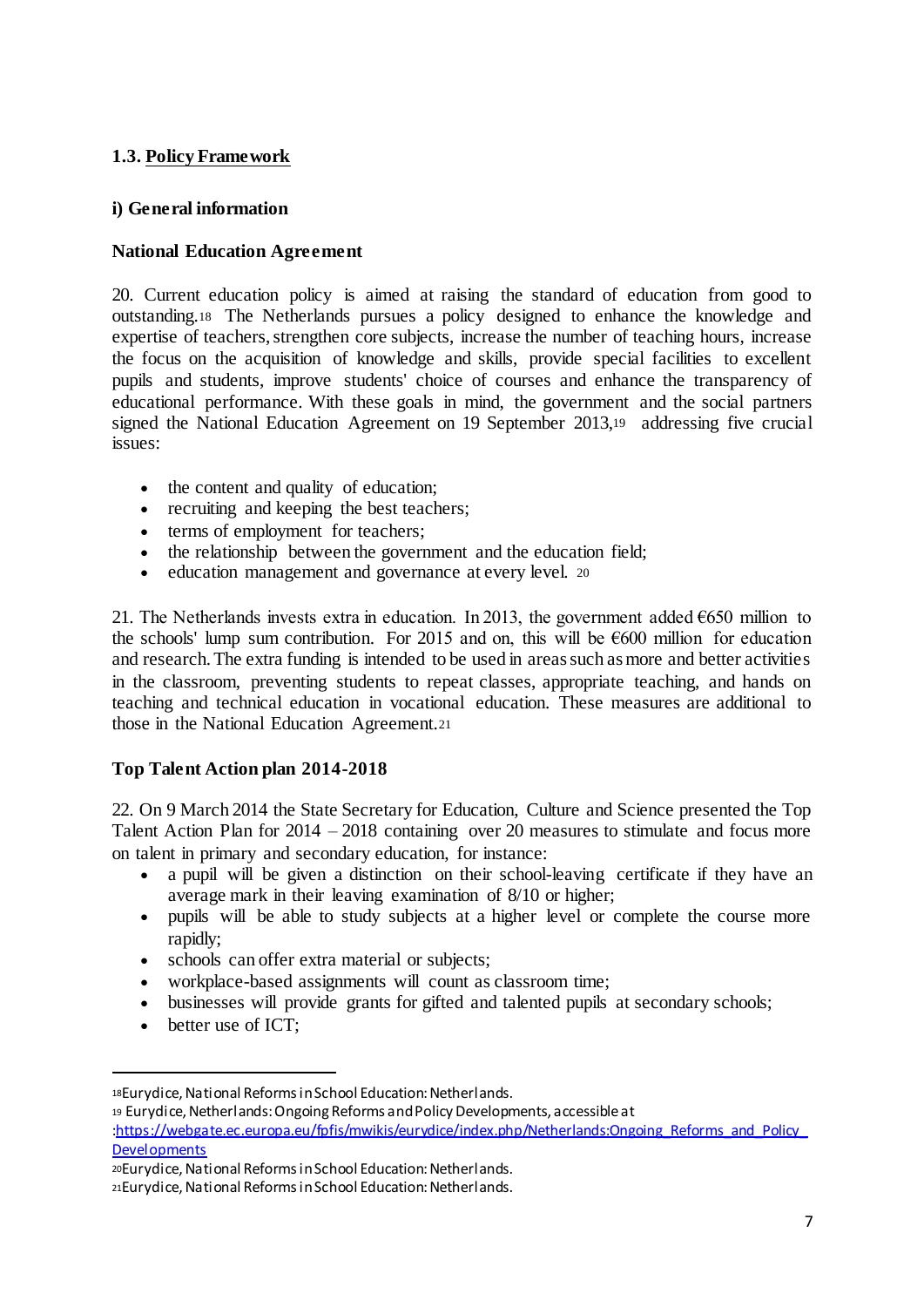- more effective transfer of information about gifted and talented pupils when they move from primary to secondary school;
- more effective teaching of gifted and talented pupils. 22

23. There is an improvement as a result of the increased focus on top talents. More and more teachers, put, in addition to supporting pupils with a (potential) learning disabilities, also extra attention to the top talents in their class. In primary education it rose from 85% (2014) to 98% (2016), in secondary education it rose from 52% (2014) to 76% (2016).<sup>23</sup>

24. The number of top talents that is bored at school is almost halved in two years. More and more schools offer education tailored to their talented pupils. For example, pupils can follow a specific subject in which they succeed at a higher level in education, besides the pilot 'Accelerated VWO' (pre-university education) will be extended. These are the first results of the Top Talent Action plan 2014-2018. These measures for top talents match with aiming to improve the quality of education (for all pupils) and the development of tailor-made education for all pupils.<sup>24</sup>

## **Technology pact**

25. In May 2013 a technology pact (Techniekpact 2020) was concluded, based on partnership between businesses, unions and educational institutions. Collaboration is the key to popular and practical technical education that dovetails with labour market requirements. The technology pact brings together the business community, employers, workers, education (both private and government-funded), pupils and students, and regional and central government authorities – all of whom have a part to play. The aim of the technology pact is to make education more relevant to the world of technology and work through better cooperation between the government, education and the business community, and thus to reduce the shortage of qualified technical personnel.<sup>25</sup>

## **ii) Education levels**

1

## **Early Childhood Education**

26. Early childhood education and care (ECEC) policies aim to foster equity and increase the participation of students from disadvantaged backgrounds.<sup>26</sup> At the end of 2013 the government decided to bring the financing of playgroups within the scope of the **Childcare Act**. However,

<sup>22</sup> Eurydice, Netherlands: National Reforms in School Education, accessible at

https://webgate.ec.europa.eu/fpfis/mwikis/eurydice/index.php/Netherlands:National\_Reforms\_in\_School\_Ed ucation#Top\_Talent\_Action\_Plan\_2014\_.E2.80.93\_2018

<sup>23</sup> Eurydice, Netherlands: National Reforms in School Education, accessible at https://webgate.ec.europa.eu/fpfis/mwikis/eurydice/index.php/Netherlands:National\_Reforms\_in\_School\_Ed

ucation#Top\_Talent\_Action\_Plan\_2014\_.E2.80.93\_2018

<sup>24</sup>Eurydice, National Reforms in School Education: Netherlands, accessible at:

https://webgate.ec.europa.eu/fpfis/mwikis/eurydice/index.php/Netherlands:National\_Reforms\_in\_School\_Ed ucation#National Education Agreement

<sup>25</sup> Eurydice, Netherlands: Reforms related to Transversal Skills and Employability, accessible at:

https://webgate.ec.europa.eu/fpfis/mwikis/eurydice/index.php/Netherlands:Reforms\_related\_to\_Transversal \_Skills\_and\_Employability#Technology\_pact

<sup>26</sup> OECD, Education Policy Outlook: Netherlands, 2014, p6, available at:

http://www.oecd.org/edu/EDUCATION%20POLICY%20OUTLOOK\_NETHERLANDS\_EN%20.pdf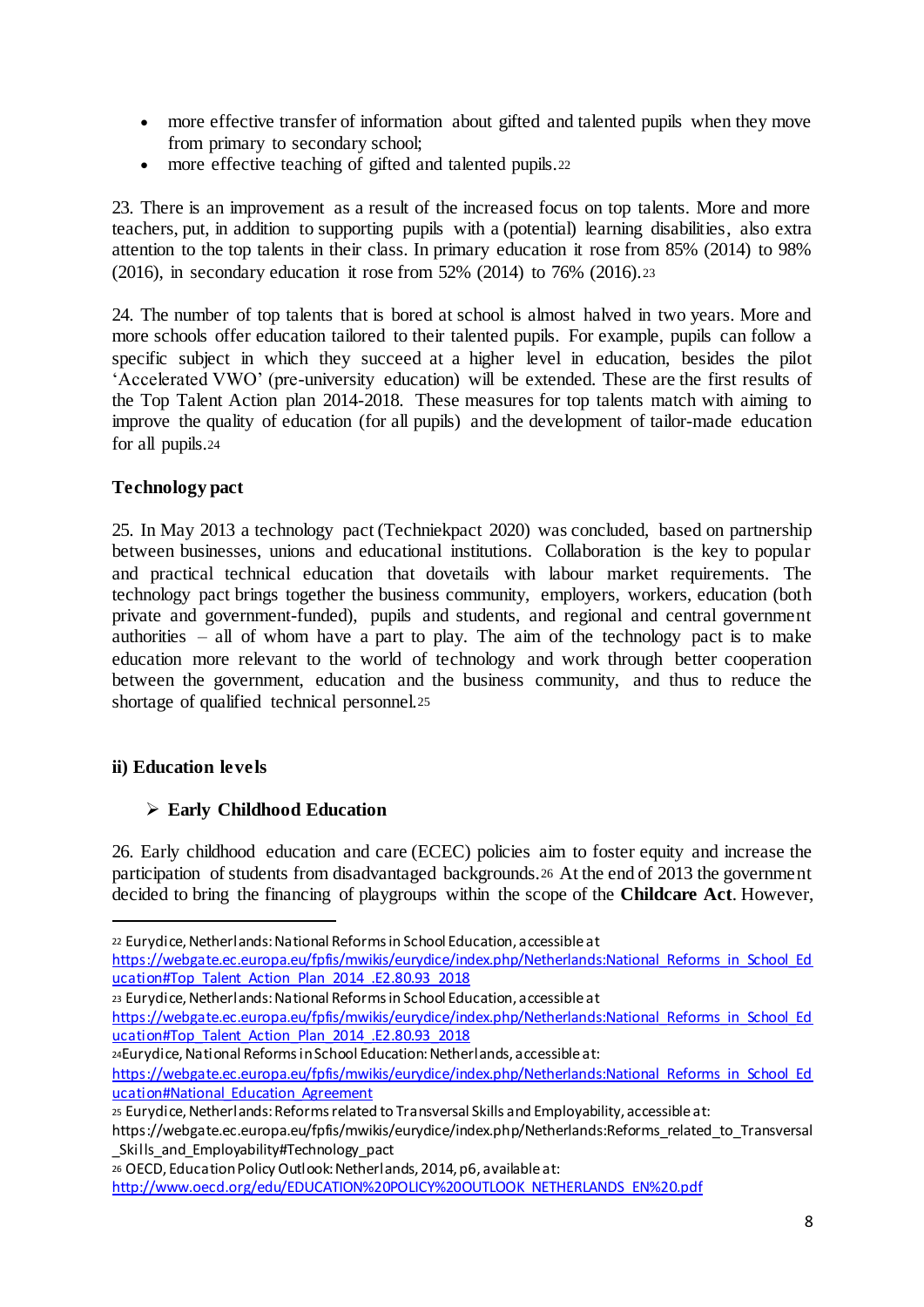in 2015, the Committee on the Rights of the Child recommended that sufficient financial resources for the development and expansion of childhood education.<sup>27</sup>

27. From 1 January 2016, playgroups and childcare providers will have to meet the same quality requirements under the Childcare Act. This should remove any existing differences in quality between the two types of facility. From 1 January 2016 working parents will be eligible for childcare benefit not only if they use childcare facilities but also if they send their child to a playgroup. As of 1 January 2016 all childcare organisations and playgroups must be affiliated with the Childcare Disputes Committee. <sup>28</sup>

28. On 17 November 2015 the Senate approved amendments to the **Childcare and Quality Standards for Playgroups Act** (WKO), proposed by social affairs and employment minister Lodewijk Asscher. One of the amendments will tighten up the screening of childcare staff and play workers. The government will introduce a mandatory register for all childcare workers, enabling ongoing, full screening of staff in jobs requiring a Certificate of Conduct (VOG). This should enhance the safety of young children and babies in childcare.

29. The government wants to improve the quality of child-minder in early childhood education and care by ongoing professional development. In the autumn of 2016 the government will present a comprehensive plan in which this proposal is developed further. This is mentioned in the government's response to the policy review 'Early childhood education and care' of Minister Asscher of Social Affairs and Employment. The government wants to explore whether care provided by family members must be excluded from the Childcare act and the childcare allowance.<sup>29</sup>

## **Primary Education**

 $\overline{a}$ 

30. In 2014, the government and the primary education sector have reached an **agreement on primary education**. Annually there will be  $\epsilon$  444 million available for better education. Schools in primary education will use the coming years more digital learning tools in class. The government and the primary education council made agreements about improving the quality of education and the way there are planning to do this. With the help of this agreement schools can better response to the differences between pupils. <sup>30</sup>

**31. Digital learning tools** are important to better connect to the needs of the individual pupils. This applies for all kind of pupils. The objective of this agreement is that in 2020 nine out of ten schools use digital learning tools in their lessons. The primary education council, the ministry of Education and the ministry of Economic affairs together will improve the supply of digital learning tools. <sup>31</sup>

<sup>27</sup> CRC, Concluding Observations CRC/C/NDL/CO/4, June 2015, Para 51 (b).

<sup>28</sup> Eurydice, Netherlands: National Reforms in School Education/Legislation on Early Childhood education and care.

<sup>29</sup> Eurydice, Netherlands: National Reforms in School Education/Legislation on Early Childhood education and care.

<sup>30</sup> Eurydice, Netherlands: National Reforms in School Education, July 2014, accessible at:

https://webgate.ec.europa.eu/fpfis/mwikis/eurydice/index.php/Netherlands:National\_Reforms\_in\_School\_Ed ucation#Agreement\_Primary\_Education

<sup>31</sup> Eurydice, Netherlands: National Reforms in School Education, July 2014, accessible at:

https://webgate.ec.europa.eu/fpfis/mwikis/eurydice/index.php/Netherlands:National\_Reforms\_in\_School\_Ed ucation#Agreement Primary Education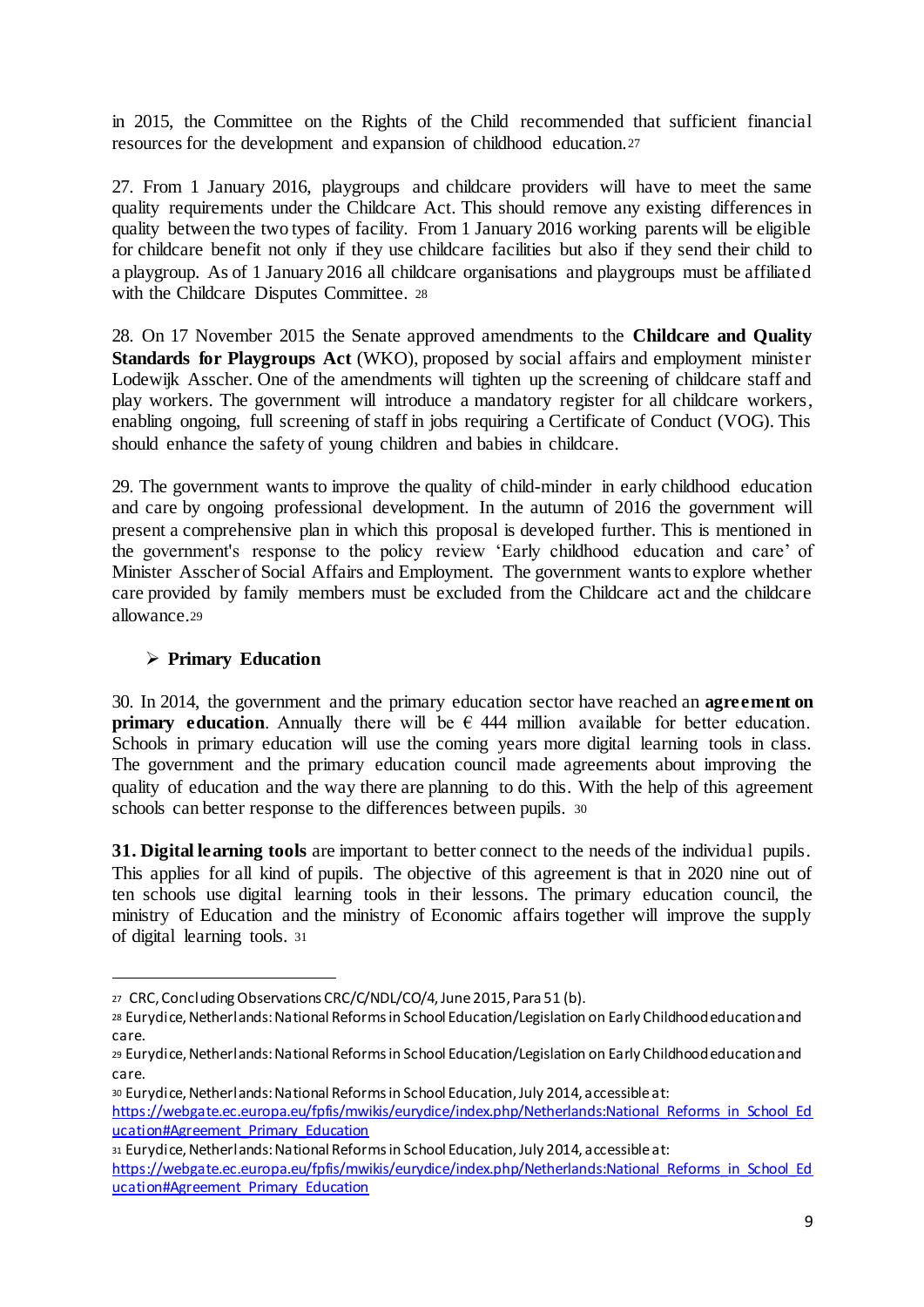33. Teachers with a secondary school teaching qualification will also be able to teach their specialist subject at primary school. This means that talented children will be introduced to subjects like physics at a younger age and that pupils will be better prepared for the transition to secondary school. The measures were due to be introduced on 1 August 2016. <sup>32</sup>

34. In July 2013 the government presented an action plan for English in the primary school curriculum. It is considered vital for pupils to get an early introduction to English in order to acquire a good foundation in the subject. Under the action plan, primary schools will offer other foreign languages (German and French) at an earlier stage in the primary school curriculum, besides English, which is compulsory. It is intended that early foreign language teaching (VVTO) will be offered by about 1,000 primary schools. Before taking this step, a primary school and the teacher in question must establish that the teacher has sufficient competence to teach English at the required level. The government is continuing to invest in start-up grants for early foreign language learning. Schools can apply for these grants, for instance for inservice courses for teachers. <sup>33</sup> From 1 August 2015, primary schools are in fact permitted to set aside 15% of their classroom time to using one of these languages as a medium of instruction. Not only pupils then learn English, for instance, as a subject on the curriculum; they also take other subjects, such as history, biology or PE, through the medium of English. <sup>34</sup>

35. Always with regards to the curriculum, there is great public support for music education. 85% of the parents find it important that their children come into contact with music at schools. However, only 11% of the schools feel that their teachers are professional enough to give music education. Besides, teachers often do not feel competent enough to give music education. […] The Minister of Education, Culture and Science makes  $\epsilon$  25 million available till 2020, for schools to improve the professionalism of their teachers. […] With the extra amount of money available schools can train their teachers and they can work together with parties in the field of music (like schools of music, brass bands, orchestras and pop venues). From autumn 2015 schools can apply for this funding at the 'Fonds voor Cultuurparticipatie' (fund for participation in culture).<sup>35</sup>

# **Vocational and Secondary Education**

36. The government and the Secondary Education Council have concluded a basic agreement on future-proof secondary education. This provides for an annual maximum budget of  $\epsilon$ 369 million, the bulk of which will be spent on maintaining and enhancing teachers' knowledge and skills. **The sectoral agreements** are derived from the National Education Agreement of September 2013. The basic agreement is based on the following principles:

• Challenging, contemporary education that makes the most of pupils' talents

 $\overline{a}$ 

<sup>33</sup> Eurydice, Netherlands: National Reforms in School Education, 2013, accessible at: https://webgate.ec.europa.eu/fpfis/mwikis/eurydice/index.php/Netherlands:National\_Reforms\_in\_School\_Ed ucation#English\_in\_the\_primary\_school\_curriculum

<sup>32</sup> Eurydice, Netherlands: National Reforms in School Education.

<sup>34</sup> Eurydice, Netherlands: National Reforms in School Education, June 2014, accessible at: https://webgate.ec.europa.eu/fpfis/mwikis/eurydice/index.php/Netherlands:National\_Reforms\_in\_School\_Ed ucation#Teaching\_in\_foreign\_languages\_in\_primary\_school

<sup>35</sup> Eurydice, Netherlands: National Reforms in School Education, accessible at:

https://webgate.ec.europa.eu/fpfis/mwikis/eurydice/index.php/Netherlands:National\_Reforms\_in\_School\_Ed ucation#Music\_education\_for\_all\_pupils\_in\_schools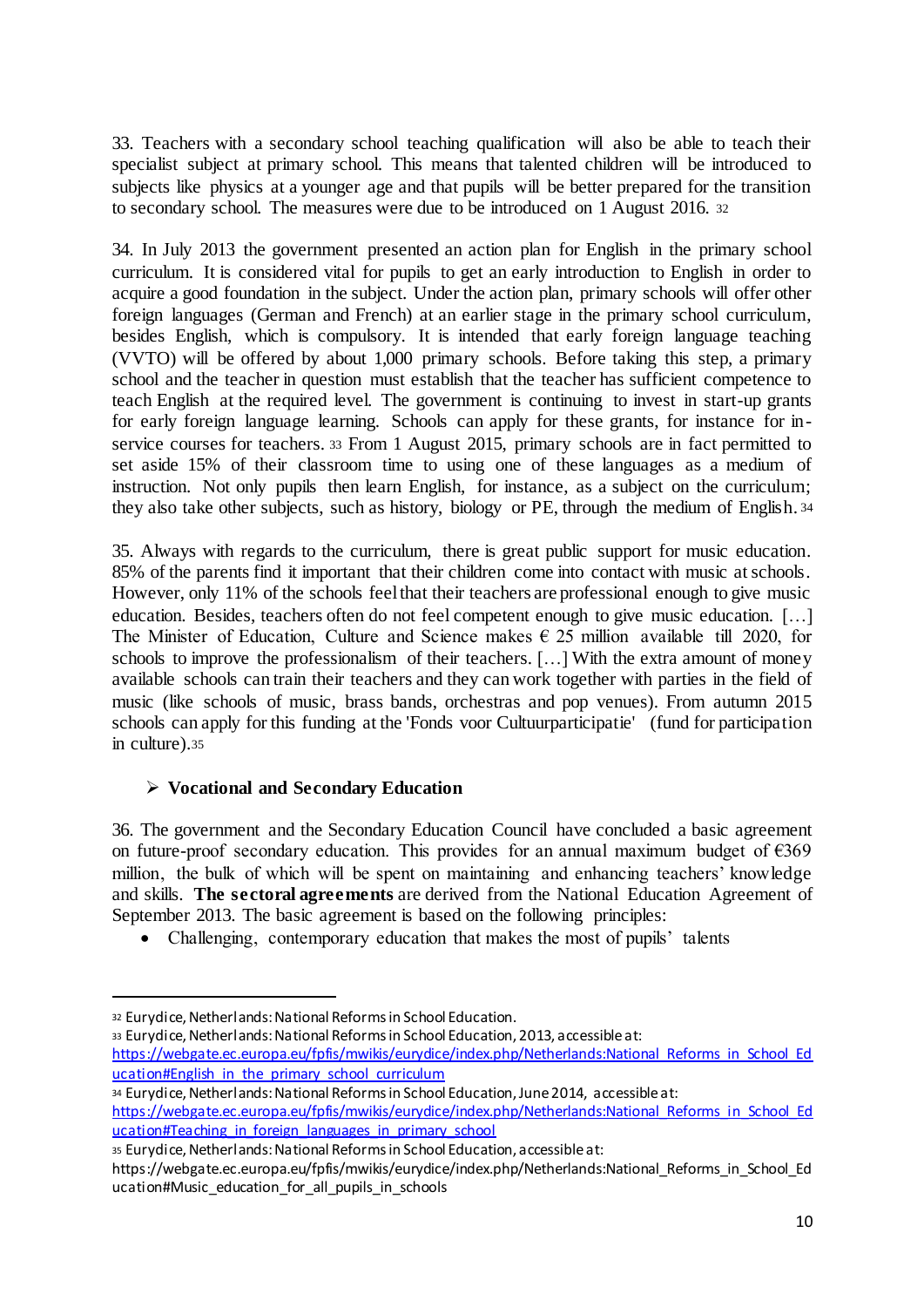- Use of modern teaching materials by teachers. Digital resources make it possible to tailor education to the individual pupil and create personalised learning resources. To this end, the Secondary Education Council and the Ministries of Education, Culture & Science and of Economic Affairs are jointly working on the 'Education and ICT Breakthrough Project', creating curriculum content in association with market parties and developers.
- Professionalism at school. Sustained efforts will be made to promote the professional development of teachers, school leaders and managers.
- More teachers with master's degrees: by 2020, at least half of all secondary school teachers should have master's degrees. Schools must also do more to recruit and retain teachers with master's degrees.
- Continuing teacher education: more funding will be made available to ensure that teachers are qualified and competent to deal with individual pupil differences.
- Abolishing mediocrity: besides sustaining their efforts to reduce the number of poor and failing schools, the Secondary Education Council and the government want to help mediocre schools to perform better. <sup>36</sup>

37. The **Vocational Professionalism Agenda** (2011-15) aims to strengthen the focus on resilience to adapt to changes in the labour market.<sup>37</sup> The implementation of this plan is at full speed. At the end of 2013 the basis was established for quality agreements with secondary vocational education institutions in the areas of professionalization, academic success and practical training. These commitments are designed to support the goal of high-quality, challenging education. […] On 1 January 2014, the tax credits employers receive for providing work experience places was replaced by a more targeted subsidy scheme. The statutory duties of the current 17 sector-based Centres of Expertise for Vocational Education and Business are largely to be transferred to the Foundation for Cooperation in Vocational Education, Training and the Labour Market (SBB). This foundation will be tasked with creating the qualification files and accrediting the companies offering learning on the job positions. The government's policy on improving the quality of secondary vocational education was enshrined in its **2011 Focus on Expertise action plan for secondary vocational education**. In line with this, most four-year MBO courses will be shortened to three years and include more classroom hours. This should make the route from secondary vocational education to higher professional education more attractive in relation to general secondary education. The introduction of the measure has been postponed until the start of the 2014/2015 school year.<sup>38</sup>

38. Young people who register for an MBO course at levels 2, 3 or 4 and meet the **admission** requirements will have the automatic right to admission. Institutions will no longer be allowed to reject them on unclear or insufficient grounds. Education minister Jet Bussemaker proposed

37 OECD, Education Policy Outlook: Netherlands, 2014, p. 4.

<sup>36</sup> Eurydice, Netherlands: National Reforms in School Education, accessible at: https://webgate.ec.europa.eu/fpfis/mwikis/eurydice/index.php/Netherlands:National\_Reforms\_in\_School\_Ed ucation#Sectoral\_agreement\_on\_secondary\_education

<sup>38</sup>Eurydice, Netherlands, National Reforms in Vocational Education and Training and Adult Learning, 2014, accessible at:

https://webgate.ec.europa.eu/fpfis/mwikis/eurydice/index.php/Netherlands:National\_Reforms\_in\_Vocational \_Education\_and\_Training\_and\_Adult\_Learning#Vocational\_education\_and\_training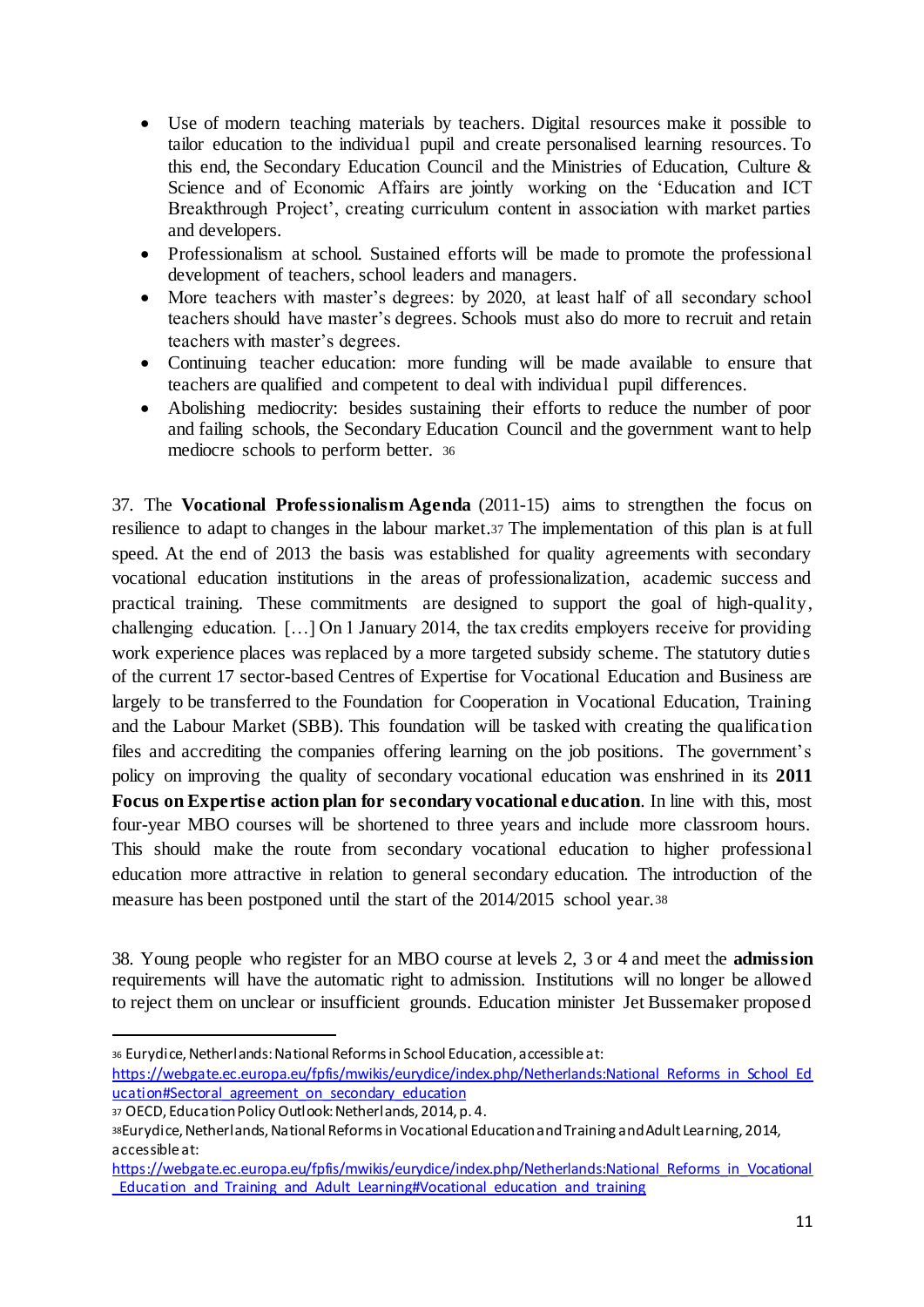a bill to this effect and published it online for public consultation in August 2015. The proposal also stipulates a fixed national registration date for secondary vocational education and entitles future MBO students to advice on the most suitable course of study. <sup>39</sup>

39. It is now mandatory for all secondary vocational schools to have a **proper complaints procedure in place**. The Cabinet has adopted the proposal by education minister Jet Bussemaker to enshrine the right of complaint in law. The law will make it easier for MBO students to lodge a complaint, giving them a stronger position than in the past. A key element of good-quality education is openness to feedback, complaints and suggestions for improvement from students and parents. However, a number of MBO institutions are still failing to deal with complaints effectively or listen to students and parents. The new law will force these schools to take complaints seriously. The right of complaint in primary, secondary and higher education is already enshrined in law. It is now being expanded to include secondary vocational education. This means that all institutions (both publicly and privately funded) must have a complaints procedure in place, so that students' complaints about the quality of education or improper conduct by the competent authority or its staff are duly dealt with. The right of complaint also applies to prospective students, former students and examination candidates. The text of the proposed legislation and of the Council of State's advisory opinion will be made public when the bill is submitted to the House of Representatives.<sup>40</sup>

## **Higher Education**

 $\overline{a}$ 

**40. The Quality in Diversity in Higher Education Act** (2013) advances the deadline for applications to enter higher education to May 1st and sets study checks to help prospective students make informed decisions about their future education. Also, all higher education institutions have signed performance agreements with goals set for 2015, and they will be evaluated on the basis of these agreements.<sup>41</sup>

41. Education policy in the Netherlands is focused more on improving the quality of higher education than on increasing the share of people completing higher education, which is already at 43.1%. In 2012, **performance agreements** have been made with all funded universities of applied sciences and academic universities on improving the quality and student success rates, promoting institutional profiling and greater differentiation of teaching programs, and strengthening valorisation. A midterm review of the performance agreements was carried out in 2014, which showed positive results. All of the universities of applied sciences and academic universities made progress in achieving their intentions to strengthening institutional profiling and greater differentiation of teaching programs. The development of Centres of Expertise for Vocational Education, Training and the Labour market, in which education and research institutes and businesses work together, is also on track. The performance agreements are helping the institutions in setting up institution strategies and to internally discuss profiling and

<sup>39</sup>Eurydice, Netherlands, National Reforms in Vocational Education and Training and Adult Learning, August 2015, accessible at:

https://webgate.ec.europa.eu/fpfis/mwikis/eurydice/index.php/Netherlands:National\_Reforms\_in\_Vocational LEducation and Training and Adult Learning#Right to MBO admission for future students

<sup>40</sup>Eurydice, Netherlands, National Reforms in Vocational Education and Training and Adult Learning, June 2015, accessible at:

https://webgate.ec.europa.eu/fpfis/mwikis/eurydice/index.php/Netherlands:National\_Reforms\_in\_Vocational\_ Education\_and\_Training\_and\_Adult\_Learning#Further\_improvement\_in\_the\_position\_of\_secondary\_vocationa l\_education\_.28MBO.29\_students

<sup>41</sup> OECD, Education Policy Outlook: Netherlands, 2014, p. 8.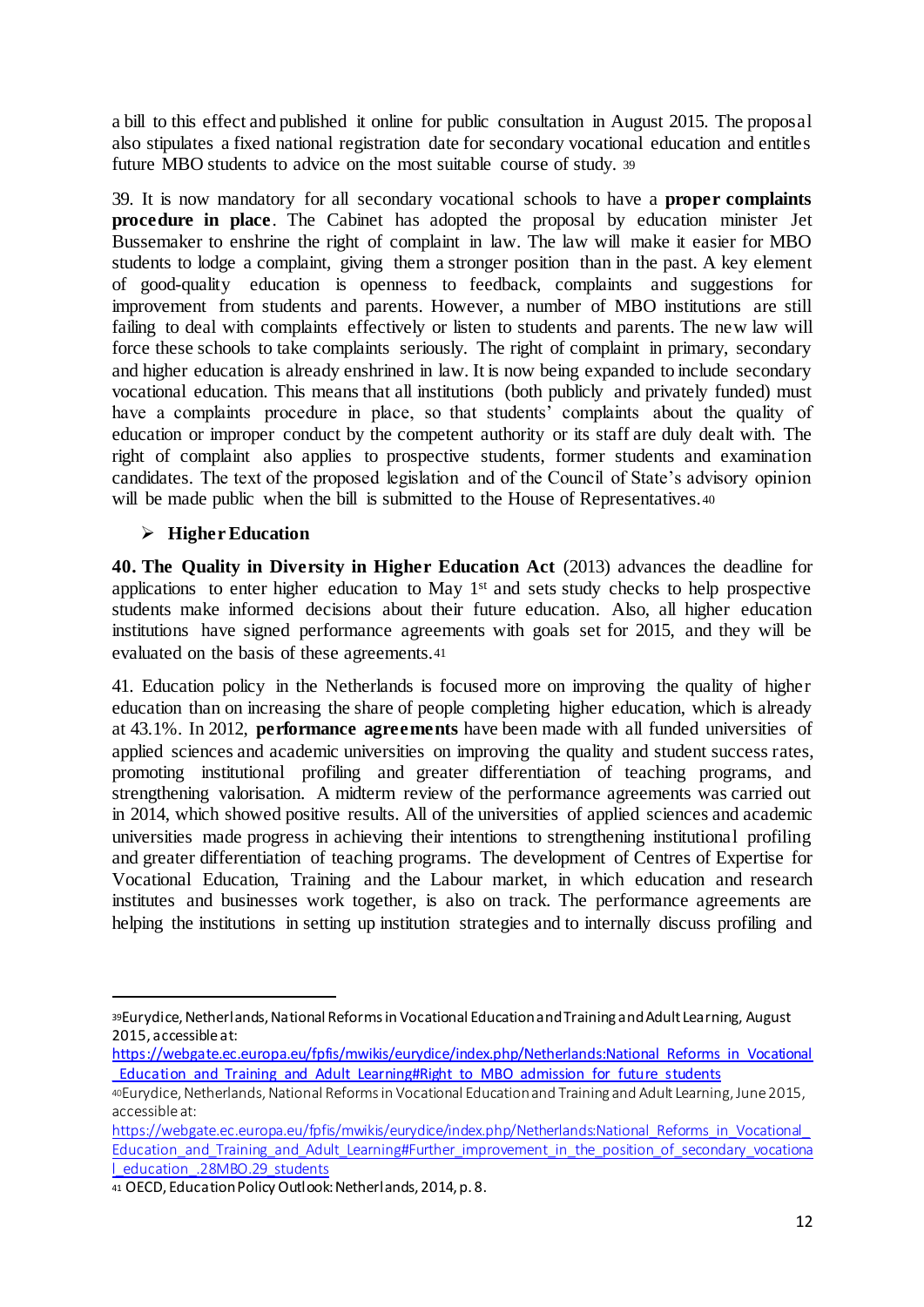education quality. In 2016, an evaluation will be held to determine whether the performance agreements have been realized.<sup>42</sup>

42. Higher education institutions are to recruit thousands of new teachers, students will be given more scope to shape their own studies, and universities will focus more on teaching. These are the key points of the **Strategic Agenda for Higher Education 2015-2025** proposed by education minister Jet Bussemaker in July 2015.The quality of higher education will be a categorical priority over the next few years. A large part (60%) of the savings resulting from the new student loan system will be available for recruiting extra teaching staff. There will be smaller classes, more individual attention for students and a more challenging curriculum. 43

43. The Senate accepted the bill for **reforms in student finance** (studievoorschot). The student finance will exist from September 2015 and consists of a scholarship for students, a loan and a tuition fees credit. The right on a basic grant for all students in higher education, regardless of their parents' income, will expire for new students (from August 2015). The basic grant for students in vocational education and training continues to exist.<sup>44</sup>

## **Life Long Learning**

44. A total of 19 institutions of higher professional education (HBO) are going to develop parttime courses. For many years, working people who wanted to retrain or update their skills have found that most of the available part-time courses in higher professional education too closely resemble the full-time equivalent: insufficient account is taken of previously acquired knowledge and skills, and of candidates' working hours. However, HBO institutions are now being given greater scope to tailor their education provision more closely to students' and employers' requirements. They have teamed up with the business community to align part-time higher professional education with the needs of working people by offering independent modules, classes in the workplace and a greater degree of customisation. This is the thrust of the progress report sent to parliament in late October 2015 by education minister Jet Bussemaker.<sup>45</sup>

## **iv) Education content and quality**

# **Quality**

45. The **Promotion of Excellence programme** (2009-14) aims (through non-monetary initiatives) to encourage schools to become outstanding; to promote peer-learning from outstanding schools through the Schools Learn from One Another programme; and to promote

 $\overline{a}$ <sup>42</sup> National Reform Programme 2015: Netherlands, p28, accessible at:

http://ec.europa.eu/europe2020/pdf/csr2015/nrp2015\_netherlands\_en.pdf

<sup>43</sup>Eurydice, Netherlands: National Reforms in Higher Education, available at:

https://webgate.ec.europa.eu/fpfis/mwikis/eurydice/index.php/Netherlands:National\_Reforms\_in\_Higher\_Ed ucation

<sup>44</sup> With this reform the Cabinet will free up more than € 1 billion in order to invest it in higher education. Students whose parents make less than €46,000 per year will obtain a scholarship. The supplementary grant may run to €365 per month for students whose parents make less than €30,000 per year. For parents who make more than this amount of salary, the supplementary grant for students is less (decreasing). Students of parents that have several children who study, can also receive a supplementary grant when parents have a higher income (than mentioned before). - Eurodyce, Netherlands: National Reforms in Higher Education.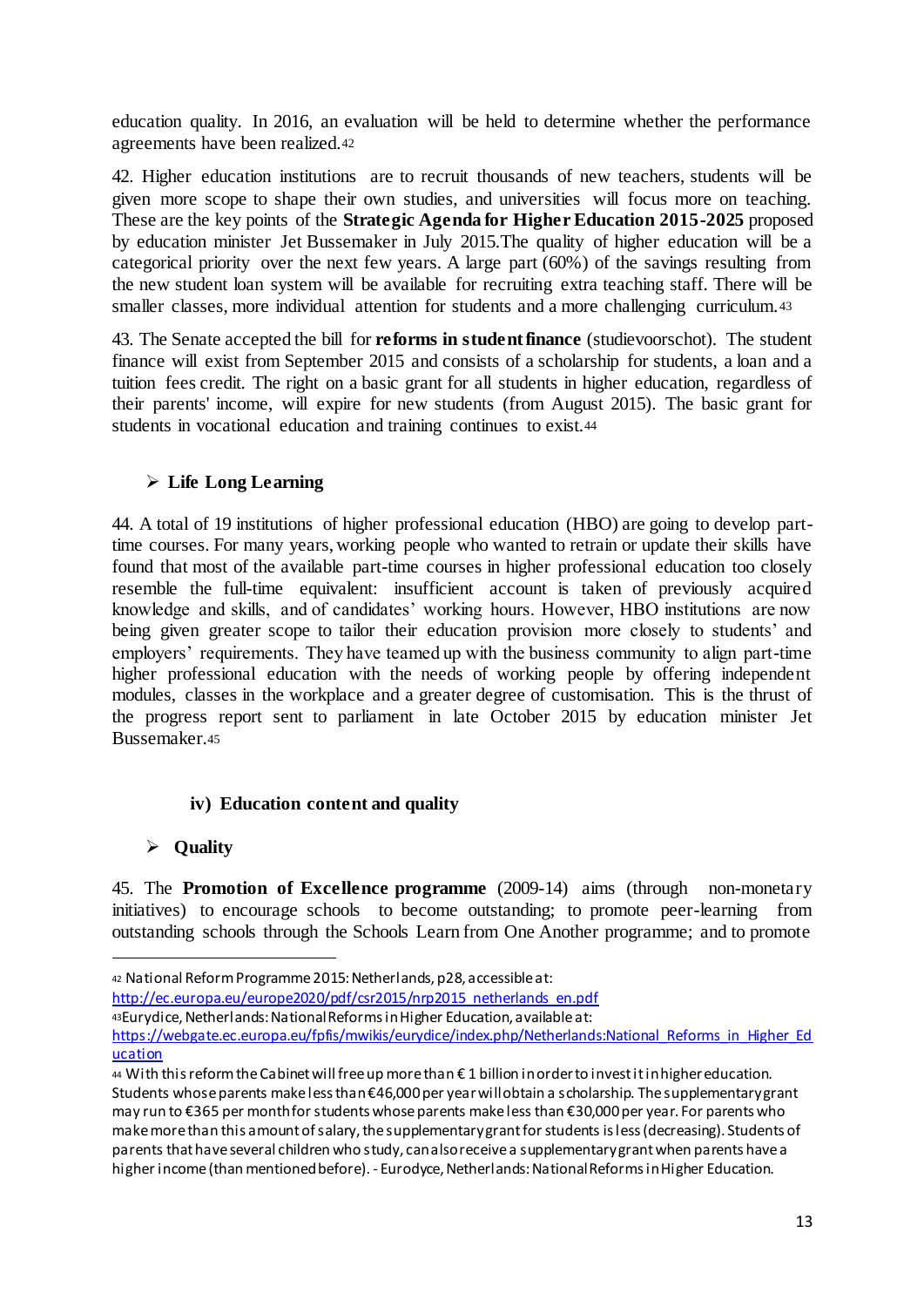professionalism among teachers.<sup>46</sup> Since 2012 primary and secondary schools that distinguish themselves by providing top-quality education may be officially designated as 'outstanding'. The designation is based not only on educational outcomes but also on pupil achievement that is not directly expressed through high marks. The best schools get the best out of their pupils. Besides enabling pupils to achieve outstanding results, they provide extra coaching for those who need it or create extra challenges for gifted and talented pupils <sup>47</sup>Furthermore, the government aims to improve accountability of schools through a student monitoring system and compulsory primary education student assessment.<sup>48</sup>

46. As part of the government programme for 2012-2016, the Inspectorate is introducing **"differentiated inspection**", by extending the supervision framework (formerly applied only for schools deemed weak or very weak) to include schools that have had moderate, average or good results for some time, but have not demonstrated clear drive to improve performance. Quality indicators will be included to boost motivation in schools and help schools with good results to further raise student achievement. <sup>49</sup>

47. Multi-annual voluntary agreements (2012-15) draw from the initiative Drive to Reduce Dropout Rates (2006), which aims to improve student outcomes through various initiatives to reduce the proportion of early school leavers.<sup>50</sup>

48. There is a continuing decline in the number of early school leavers. In school year 2001/2002 there were about 71.000 early school leavers in the Netherlands. Fourteen years later this number has dropped to 24.451. This means that the objective of the government is achieved, which was 25.000 early school leavers in 2016. Despite this result, the target is sharpened to 20.000 early school leavers in 2021.<sup>51</sup> The Committee on the Rights of the Child raised its concerns of the drop-out rates and encouraged measures to target the root cause and recommended adopting targeted policies to support and reinstate such children in the education system. ."<sup>52</sup>

49. Regarding safety at schools, in the Concluding Observations of the United Nations Committee on the Rights of the Child (June 2015) welcomed the State party's efforts aimed at combatting child violence and abuse, but was concerned about the absence of legal provisions prohibiting corporal punishment of children in the home, alternative care settings, day care and schools in the Caribbean Netherlands. It also asked to ensure that the State party's legislation addresses all forms of violence, explicitly prohibits corporal punishment in all settings and includes measures to raise awareness of positive, non-violent and participatory forms of childrearing throughout the Kingdom, in particular in Aruba as well as in the Caribbean Netherlands.

 $\overline{a}$ 

<sup>52</sup>Eurydice, Netherlands: National Reforms in School Education, February 2016, accessible at:

<sup>46</sup> OECD, Education Policy Outlook: Netherlands, 2014, p. 10.

<sup>47</sup> Eurydice, Netherlands: National Reforms in School Education.

<sup>48</sup> OECD, Education Policy Outlook: Netherlands, 2014, p. 4

<sup>49</sup> OECD, Education Policy Outlook: Netherlands, 2014, p. 12.

<sup>50</sup> OECD, Education Policy Outlook: Netherlands, 2014, p.

<sup>4,</sup>http://www.oecd.org/edu/EDUCATION%20POLICY%20OUTLOOK\_NETHERLANDS\_EN%20.pdf

<sup>51</sup>Eurydice, Netherlands: National Reforms in School Education.

https://webgate.ec.europa.eu/fpfis/mwikis/eurydice/index.php/Netherlands:National\_Reforms\_in\_School\_Ed ucation [accessed on 01/08/16]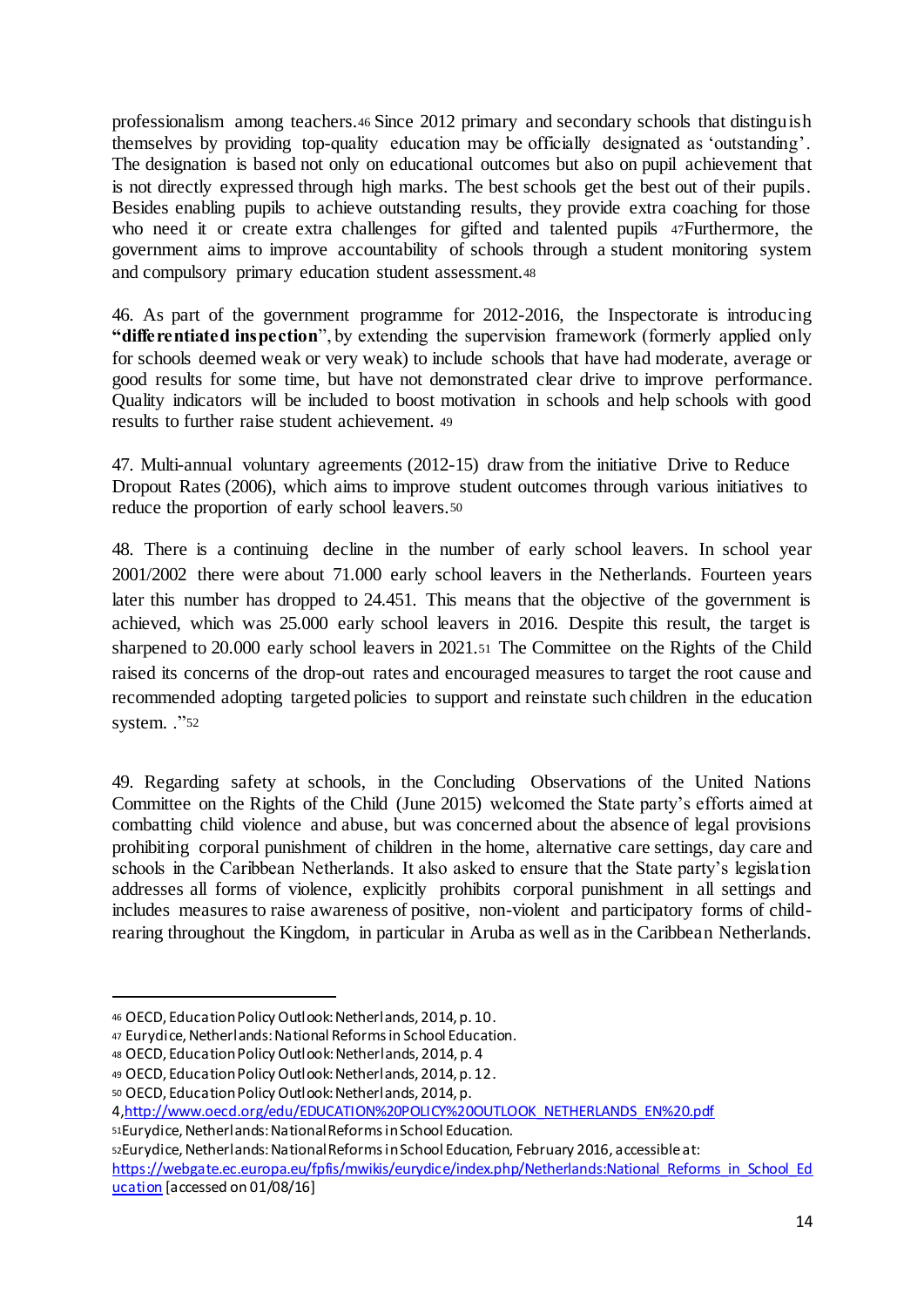The Committee also recommended that efforts to combat bullying in schools by effectively implementing its legislation and policies in this regard. <sup>53</sup>

50. On this subject, the State Secretary of education, the Primary Education Council and the Secondary Education Council have made an agreement on a joint approach to tackle bullying. The education laws will explicit mention the responsibility of schools to give social safety. The councils support schools through the action plan 'Social safety at schools' in creating a socially safe environment for their students. The obligation for schools to choose a method that has been proven effective expires, on condition that schools can demonstrate that their approach works and that the children benefit from it. It is important to stimulate the awareness of schools to tackle bullying. Schools will also provide a point of contact within the school for students and parents in situations of bullying. [..] The proposal to amend the sector laws (on education) will soon go for advice to the Council of State. It is intended that the new agreements enter into force from school year 2015/2016. <sup>54</sup>

51. It should also be noted that the Netherlands found 27% of students had been sexually harassed by school personnel.<sup>55</sup>

#### **v) Curriculum**

52. The business community, universities and institutions of higher professional education had been complaining about young people's lack of proficiency in arithmetic. In response, a testing was introduced to ensure that pupils in secondary education and secondary vocational education keep their arithmetic skills up-to-date. In 2010 the House of Representatives decided to introduce a mandatory arithmetic attainment for pupils doing their school-leaving examinations. Provisional data for the first half of 2015 show that secondary school pupils achieved higher scores on the arithmetic attainment test than in 2014. The average mark was 6.1 out of 10, 0.2 higher than in the previous year. Starting in the 2015/2016 school year, most pupils in secondary and secondary vocational education will need to pass the arithmetic attainment test in order to get their school-leaving certificate. In the first year that this new requirement is in force, pupils will need a score of 5 out of 10 to pass. Currently, over 87% of secondary school pupils achieve this mark, and almost 64% get a 6 or higher. <sup>56</sup>

53. Music education is being increased through the additional funds made available by the Minister of Education, Culture and Science ( $\epsilon$ 25 million available till 2020, for schools to improve the professionalism of their teachers). 15 schools in primary education started training their teachers in how to give music education. Since autumn 2015 schools could apply for this funding at the 'Fonds voor Cultuurparticipatie' (fund for participation in culture). <sup>57</sup>

<sup>53</sup> CRC, Concluding Observations, June 2015, accesible at:

http://tbinternet.ohchr.org/\_layouts/treatybodyexternal/SessionDetails1.aspx?SessionID=829&Lang=en

<sup>54</sup> Eurydice, Netherlands: National Reforms in School Education.

<sup>55</sup> EFA Global Monitoring, 2015, p. 178, accessible at:

http://unesdoc.unesco.org/images/0023/002322/232205e.pdf

<sup>56</sup> Eurydice, Netherlands: National Reforms in Higher Education.

<sup>57</sup> Eurydice, Netherlands: National Reforms in Higher Education.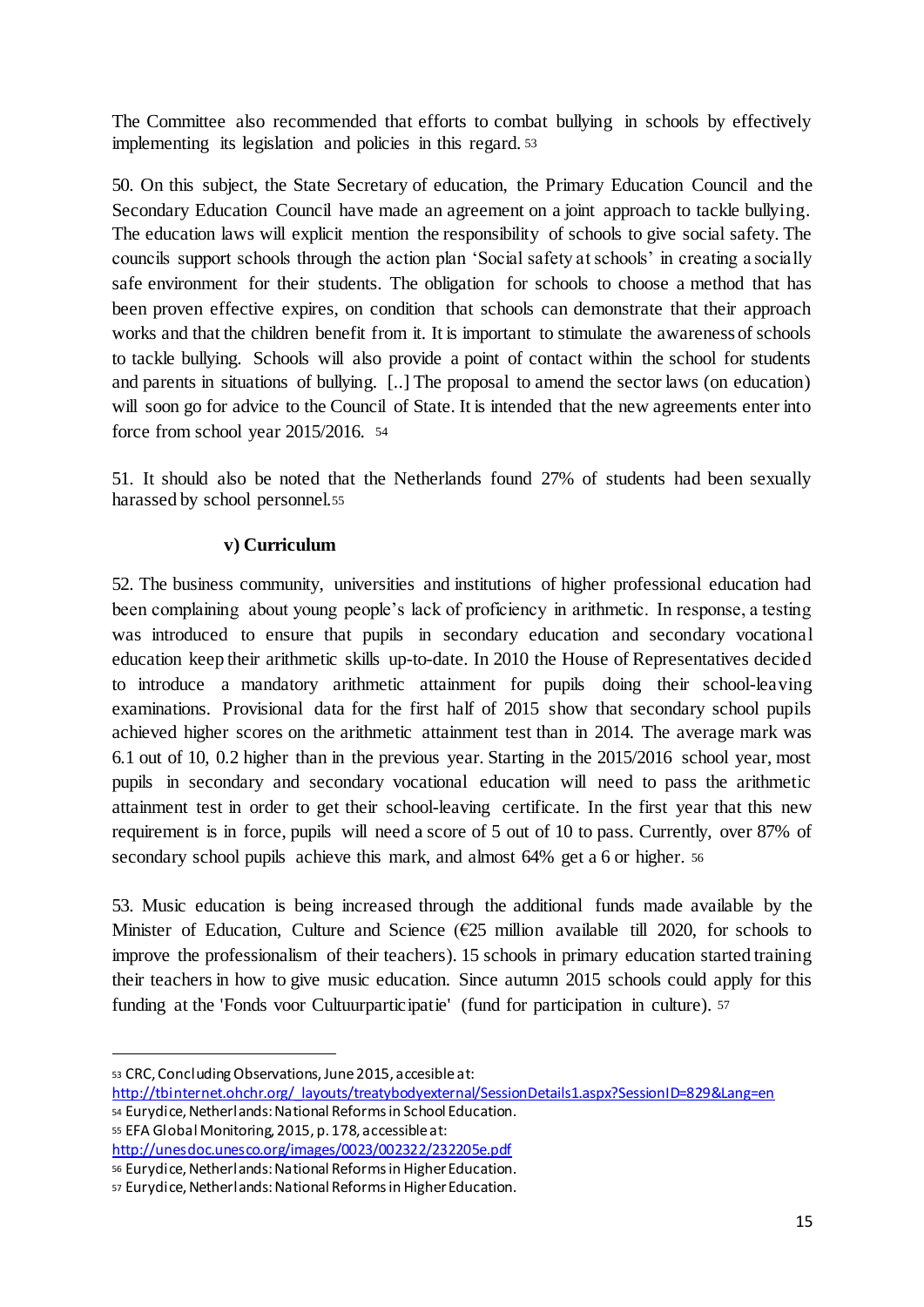54. Key targets have been set in primary and secondary schools to teach pupils about respectful contact; these are supplemented with an extract encouraging pupils to be respectful regarding sexuality and diversity in society (including sexual diversity). This should stimulate schools to pay attention to healthy sexual development and increase students' knowledge about sexual self-determination. In addition, it will be investigated how the topic is integrated in education and how expertise in this field can be increased (OCW 2013). According to a recent policy letter, the initiatives are successful. In addition, in April 2015, a day has been organised for (future) teachers and school managers to share knowledge and good practices regarding sex education and sexual diversity. This has been the start of longer term activities to exchange and increase expertise on these topics (VWS 2015).<sup>58</sup>

55. Despite this, in June 2015, the Committee on the Rights of the Child recommends that the adoption of a comprehensive sexual and reproductive health policy for adolescents and ensure that sexual and reproductive health education is part of the mandatory school curriculum and targeted at adolescent girls and boys, with special attention on preventing early pregnancy and sexually transmitted infections; and furthermore that the incidence of drug, alcohol and tobacco use by children and adolescents is addressed by, inter alia, providing children and adolescents with accurate and objective information as well as life skills education on preventing substance abuse, including tobacco and alcohol, and develop accessible and youth-friendly drug dependence treatment and harm reduction services.<sup>59</sup>

56. The Committee was also concerned with significant numbers of overweight and obese children and recommended the provision of nutrition education.<sup>60</sup>

# **Language of Instruction**

57. In the Netherlands, children from non-Dutch backgrounds may be taught in languages other than Dutch in grades 1 to 4 to facilitate their learning in all subjects.<sup>61</sup>

## **vi) Education Management**

## **Teachers**

 $\overline{a}$ 

58. Multiple policies have been put in place to develop teacher quality, including the **Teachers' Programme 2013-2020**. The main points of the programme are:

- 1) attracting high performing students into teacher training programmes
- 2) improving teacher pre-service training programmes

<sup>58</sup> The Policy on Gender Equality in the Netherlands, 2015, p. 17-18, accesible at: http://www.europarl.europa.eu/RegData/etudes/IDAN/2015/519227/IPOL\_IDA(2015)519227\_EN.pdf [accessed 01/08/2016]

<sup>59</sup> CRC, Concluding Observations CRC/C/NDL/CO/4, June 2015, para. 47, accessible at: http://tbinternet.ohchr.org/Treaties/CRC/Shared%20Documents/NLD/INT\_CRC\_COC\_NLD\_20805\_E.pdf

<sup>60</sup> CRC, Concluding Observations CRC/C/NDL/CO/4, June 2015, para. 43.

<sup>61</sup> Global Monitoring Report, *Education for All 2000-2015: Achievements and Challenges*, 2015, p. 96.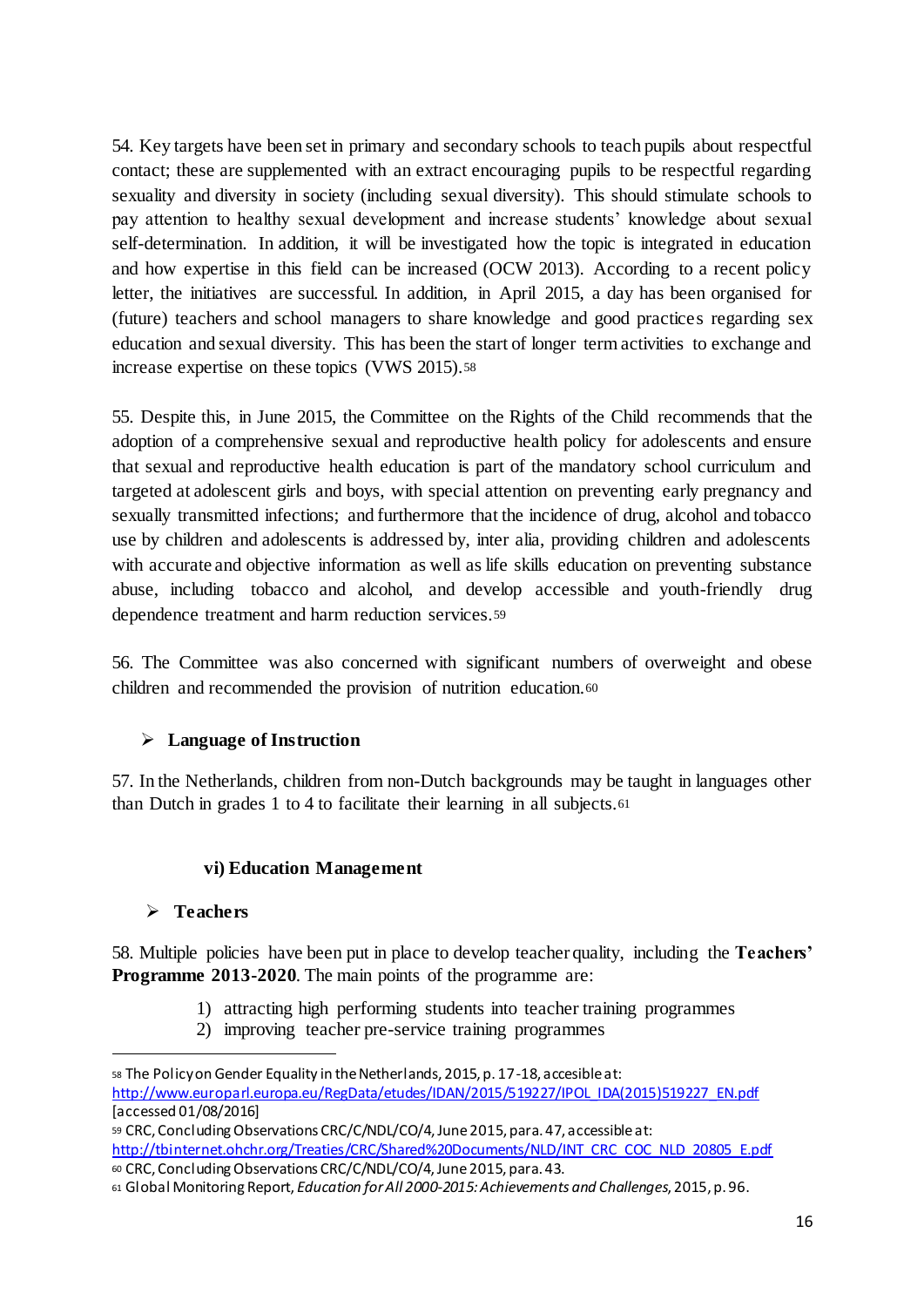- 3) providing attractive and flexible development pathways
- 4) developing support for teachers at the start of their careers
- 5) developing schools as learning organisations by engaging teachers, school leaders and school boards
- 6) helping all teachers maintain and develop their skills and qualifications
- 7) sustaining a strong professional organization that represents teachers<sup>62</sup>

59. According to the Dutch Inspectorate of Education, teacher training and development could be improved to develop skills to adapt to diverse students' needs. <sup>63</sup> The State Secretary of Education mentions this (February 2016) in his **plan to reduce the number of unqualifie d teachers** in the class. Teachers are not sufficiently enough encouraged by their superiors to obtain the right qualifications within the stipulated time. Schools boards are often not sufficiently aware of the legal limits and conditions prevailing around the appointment of teachers. For example, young teachers are entirely focused on teaching, so that completing their education/training goes down the drain. Sometimes teachers, without the right qualifications, are also asked to fill the gaps in the schedule of a school. From 2016 school boards will map data per school on the qualifications and competences (of the teachers). In this way it is visible for all parties to see how many lessons are given by unqualified teachers. With this information schools can also improve their own situation. In 2016 and 2017 the Inspectorate of Education will investigate at 200 departments if these boards meet the legal requirements for appointments. <sup>64</sup>

60. In fact, in June 2015, the Committee of the Rights of the Child recommended that the Netherlands should take necessary measures to improve the quality of education, and provide **quality training for teachers**, in order to address differences in development among pupils appropriately.<sup>65</sup>

## **vii) Inclusive education**

## **Gender equality**

 $\overline{a}$ 

61. The government stimulates initiatives to stimulate young people to choose less traditionally, that is to stimulate girls to choose more often a technical education and boys to choose more often an education in care.<sup>66</sup>

62. In May 2013, the Minister of Education, Culture and Science presented the Government's **Emancipation Policy Memorandum** for the period 2013-2016. The Memorandum covers both women's emancipation and LGBT rights. In the Memorandum, the Minister explained

- http://www.oecd.org/edu/EDUCATION%20POLICY%20OUTLOOK\_NETHERLANDS\_EN%20.pdf <sup>63</sup> OECD, Education Policy Outlook: Netherlands, 2014, p10.
- http://www.oecd.org/edu/EDUCATION%20POLICY%20OUTLOOK\_NETHERLANDS\_EN%20.pdf <sup>64</sup> Eurydice, Netherlands: National Reforms in School Education, accessible at:

<sup>62</sup> OECD, Education Policy Outlook: Netherlands, 2014, p. 11.

https://webgate.ec.europa.eu/fpfis/mwikis/eurydice/index.php/Netherlands:National\_Reforms\_in\_School\_Ed ucation#State\_Secretary\_tackles\_unqualified\_teaching

<sup>65</sup> CRC, Concluding Observations CRC/C/NDL/CO/4, June 2015, Paras 36, 37 and 51 (d).

<sup>66</sup> The Policy on Gender Equality in the Netherlands, 2015, p. 21.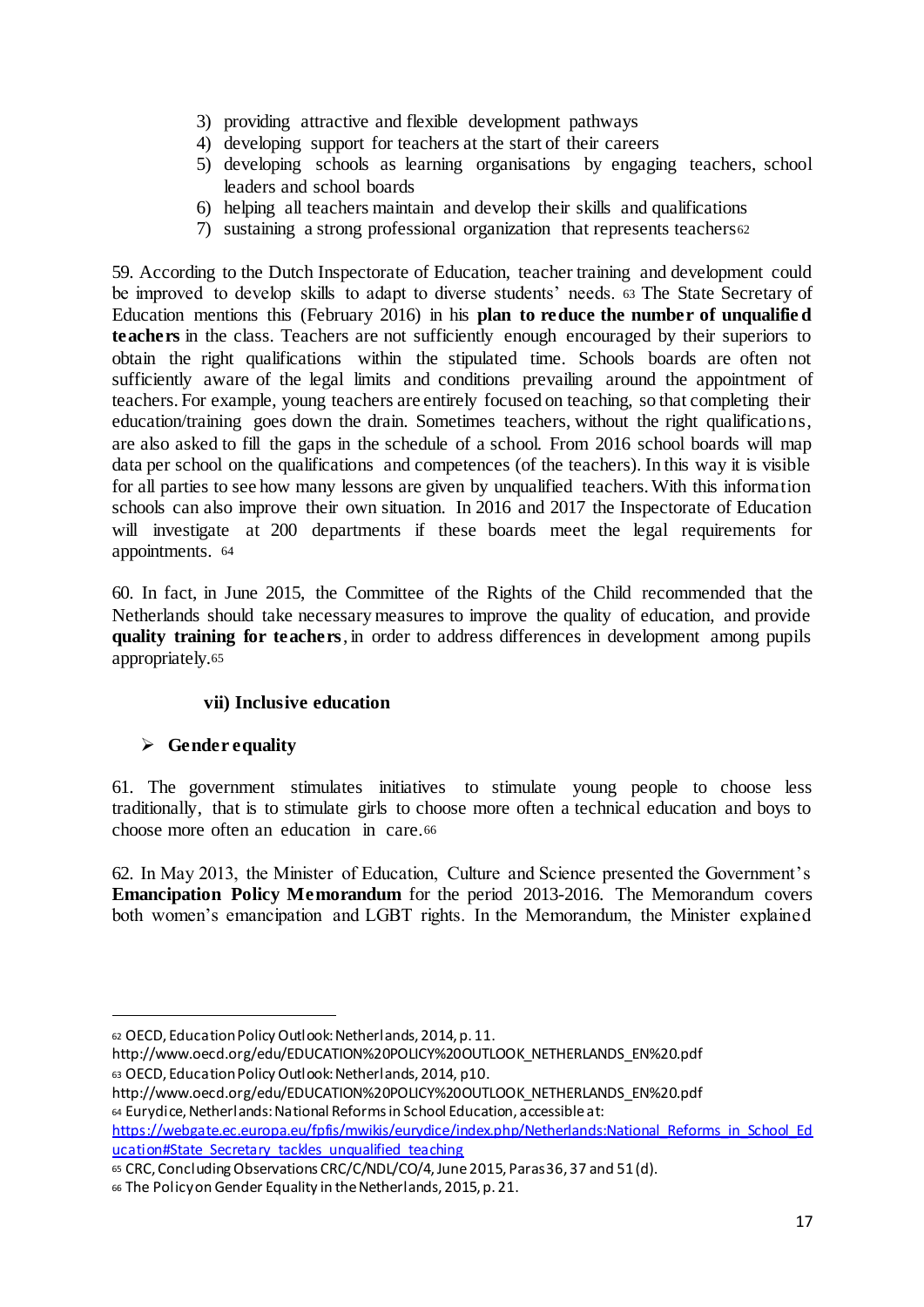that she wants women's emancipation to be placed back on the political agenda, as 'women's emancipation needs constant maintenance'. <sup>67</sup>

63. Another important policy goal has been to improve the position of migrant women. Their participation rate is considerably lower than that of the native population. The position of migrant women proves to be a complicated issue; on average, they have a low level of education and a poor working knowledge of the Dutch language. As a result, they are rather isolated. There have been several policy measures targeted at this group, and the participation rate is increasing, albeit slowly.<sup>68</sup>

## **Disadvantaged groups**

64. The **Appropriate Education Act** (Inclusive Education Act) will come into effect on 1 August 2014. The Act will impose a duty of care on schools to offer all pupils, with a disability or behavioural problems, an appropriate place. Under the old system, parents themselves had to find an appropriate school if their child required extra assistance or facilities. As of 1 August 2014 they can enrol their child in the school of their choice and it will be the school's responsibility to arrange an appropriate place for the child: within the school, at another mainstream school or at a special school. Mainstream schools and special schools (categories 3 and 4) have formed regional consortia to ensure that all children can be placed at the school that best meets their needs.

65. From 2018 the regional consortia for appropriate education (secondary education) will have the possibility and space to determine whether practical training or learning support is the best fitting education for the child. Schools will do this based on the local situation, vision and criteria. From 2016 practical training and learning support will be completely part of this new system for appropriate education. So that schools are able to deliver more customized decisions. In the first years pupils still be referred based on the old rules. To promote teacher and parent participation in the support plan, the school consortia will have their own participation council. The support plan will be included in the inspections of the Education Inspectorate.<sup>69</sup>

66. Furthermore, in the Netherlands, disadvantaged students are identified so that learning support can be funded. As a result, the primary schools with the highest proportion of disadvantaged students have on average about 58% more teachers and support staff (Ladd and Fiske, 2009). Programme for International Student Assessment (PISA) tests show that the Netherlands combines high levels of performance alongside equity in education opportunities (OECD, 2014g).<sup>70</sup>

67. In June 2015, the Committee on the Rights of the Child nevertheless is concerned that even if under the Inclusive Education Act schools cannot turn a student down, it seems unclear in what school the child will be ultimately placed. It also raised concerns that a high number of children with disabilities or learning and behavioural difficulties have spent significant time out of school in earlier years and there is no information on the number in the present school year. The Committee therefore urges that **human rights-based approach to disability is** 

<sup>67</sup> Gunder Werner Institute, Feminism and Gender Democracy, available at: http://www.gwiboell.de/en/2011/05/06/netherlands[accessed 01/08/2016]

<sup>68</sup> The Policy on Gender Equality in the Netherlands, 2015, p. 7.

<sup>69</sup> Eurydice, Netherlands: National Reforms in School Education.

<sup>70</sup> Global Monitoring Report, *Education for All 2000-2015: Achievements and Challenges*, 2015, p. 258.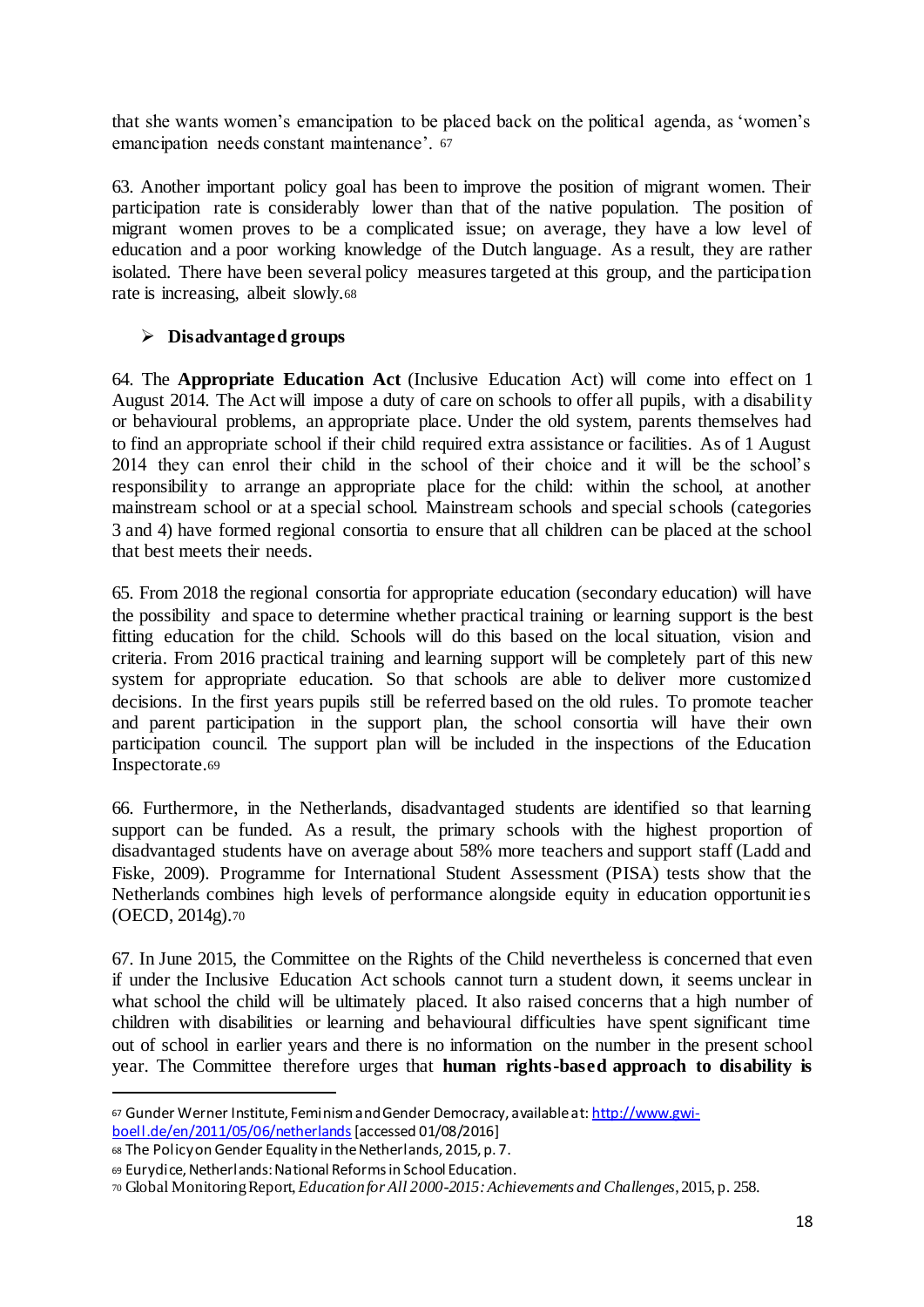**adopted** and a **comprehensive strategy for the inclusion of children with disabilities** set up. <sup>71</sup>Furthermore, the Committee recommends that the Netherlands ensures **that children leaving institutions and foster care system** are provided with sufficient education, skill and opportunities for independent living. <sup>72</sup>

# **2. COOPERATION**

68. The Netherlands is **party** to the 1960 UNESCO Convention against Discrimination in Education since 25/03/1996.

69. The Netherlands **did not report** to UNESCO on the measures taken for the implementation of the Convention against Discrimination in Education (1960) within the framework of the:

- **Seventh Consultation** of Member States (period covering 2000-2005)
- **Eighth Consultation** of Member States (period covering 2006-2011)

70. The Netherlands **did not report** to UNESCO on the measures taken for the implementation of the 1974 UNESCO Recommendation concerning Education for International Understanding, Co-operation and Peace and Education relating to Human Rights and Fundamental Freedoms within the framework of the:

**Fourth Consultation** of Member States (covering the period 2005-2008),

**Fifth Consultation** of Member States (covering the period 2009-2012).

71. The Netherlands reported to UNESCO on the measures taken for the implementation of the 1976 UNESCO Recommendation on the Development of Adult Education within the framework of:

- the **First Consultation** of Member States (1993)
- 

72. The Netherlands are **not party** to the 1989 UNESCO Convention on Technical and Vocational Education.

## **Freedom of opinion and expression**

1. Constitutional and Legislative Framework:

73. Press freedom and freedom of expression are protected by the Constitution<sup>73</sup> in Article **7**, which also states that "no one shall require prior permission to publish thoughts or opinions through the press, without prejudice to the responsibility of every person under the law."

74. The right to access to information is explicitly mentioned in Article 110 of the Constitution74. In addition, there is an Act on public access to information of public authorities, titled the 'Wet Openbaarheid van Bestuur' <sup>75</sup>. The Act allows any person to demand

1

<sup>71</sup> CRC, Concluding Observations CRC/C/NDL/CO/4, June 2015, paras. 40 and 41.

<sup>72</sup> CRC, Concluding Observations, June 2015, para. 39.

<sup>73</sup> https://www.constituteproject.org/constitution/Netherlands\_2008?lang=en

<sup>74</sup> Ibid.

<sup>75</sup> http://wetten.overheid.nl/BWBR0005252/2015-07-18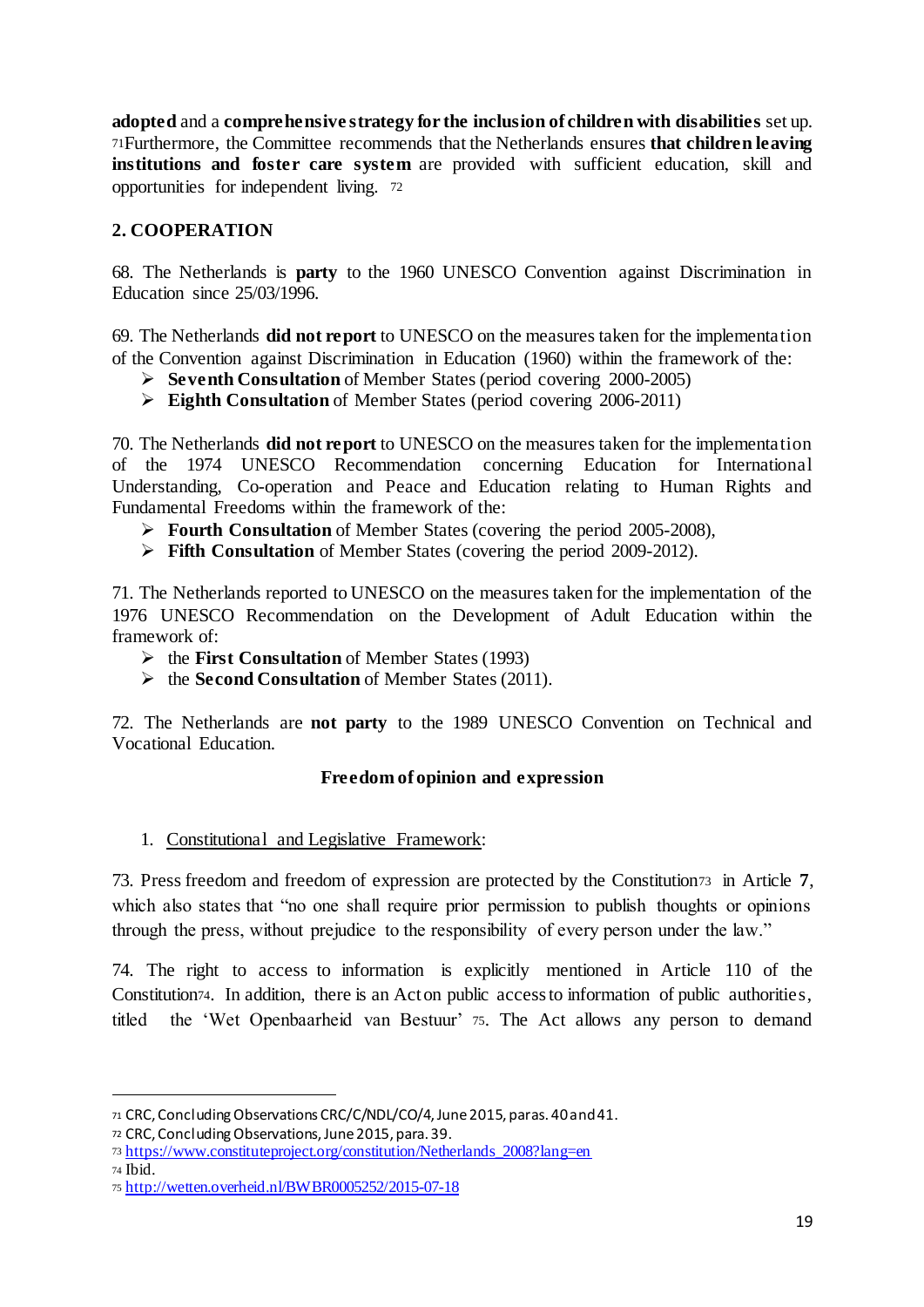information from public authorities, though respecting state security and privacy. In case the public authority rejects the demand, the applicant can appeal.

75. Defamation is criminalized according to Title XVI of the Penal Code76, and can be punished with a fine or a term of imprisonment not exceeding two years (Article  $261 - 266$ ). If the defamation is made in regard of the public authorities, a public body or a public institution, a civil servant during or in connection with the lawful performance of his office, or the head or a member of the government of a friendly nation (Article 267), the terms of imprisonment can be increased by one third.

76. Media is further regulated in the Media Act 2008<sup>77</sup> and the Media Regulation 200878, regarding print media and the organization of the broadcasting system.

77. The Commission for the Media<sup>79</sup> supervises the implementation of the media legislation for both public and commercial broadcasting media. The Commission allocates broadcasting time to national, regional and local public media, and issues licenses for commercial stations.

78. Law of Criminal Procedure protects confidentiality of sources of journalists. Exceptions can be made in cases related to national security or to proceed with severe criminal crimes.

## 1. Media self-regulation:

79. The Press Council in the Netherlands is established and maintained by the foundation 'Stichting Raad voor de Journalistiek' (RVJ)80, which functions independently from the state. It is charged with the examination of complaints against violations of good journalistic practice. The Netherlands Union of Journalists and the Netherlands Society of Chief-Editors are members, as well as representatives from both printed and broadcasting media. The board of the foundation appoints the members of the Press Council and also determines the regulations of the Press Council.

80. The main union for journalists, the Dutch Union for Journalists (NVJ)81, supports journalists in legal advice, insurance, safety and practical advice for journalists who travel to dangerous areas. Furthermore, ethical standards concerning journalism are included in the Code for Journalism<sup>82</sup> of the NVJ as well as in the Code of the RVJ83.

81. There is also a Union specifically representing investigative journalism, the VVOJ84.

2. Safety of journalists:

 $\overline{a}$ <sup>76</sup> http://www.ejtn.eu/PageFiles/6533/2014%20seminars/Omsenie/WetboekvanStrafrecht\_ENG\_PV.pdf

<sup>77</sup> http://www.wipo.int/edocs/lexdocs/laws/nl/nl/nl076nl.pdf

<sup>78</sup> http://wetten.overheid.nl/BWBR0025040/2014-10-01

<sup>79</sup> http://www.cvdm.nl/

<sup>80</sup> https://www.rvdj.nl/

<sup>81</sup> http://www.nvj.nl/home

<sup>82</sup> https://www.nvj.nl/wat-wij-doen/dossiers/ethiek/code-voor-de-journalistiek

<sup>83</sup> http://www.rvdj.be/code-raad-voor-de-journalistiek

<sup>84</sup> http://www.vvoj.nl/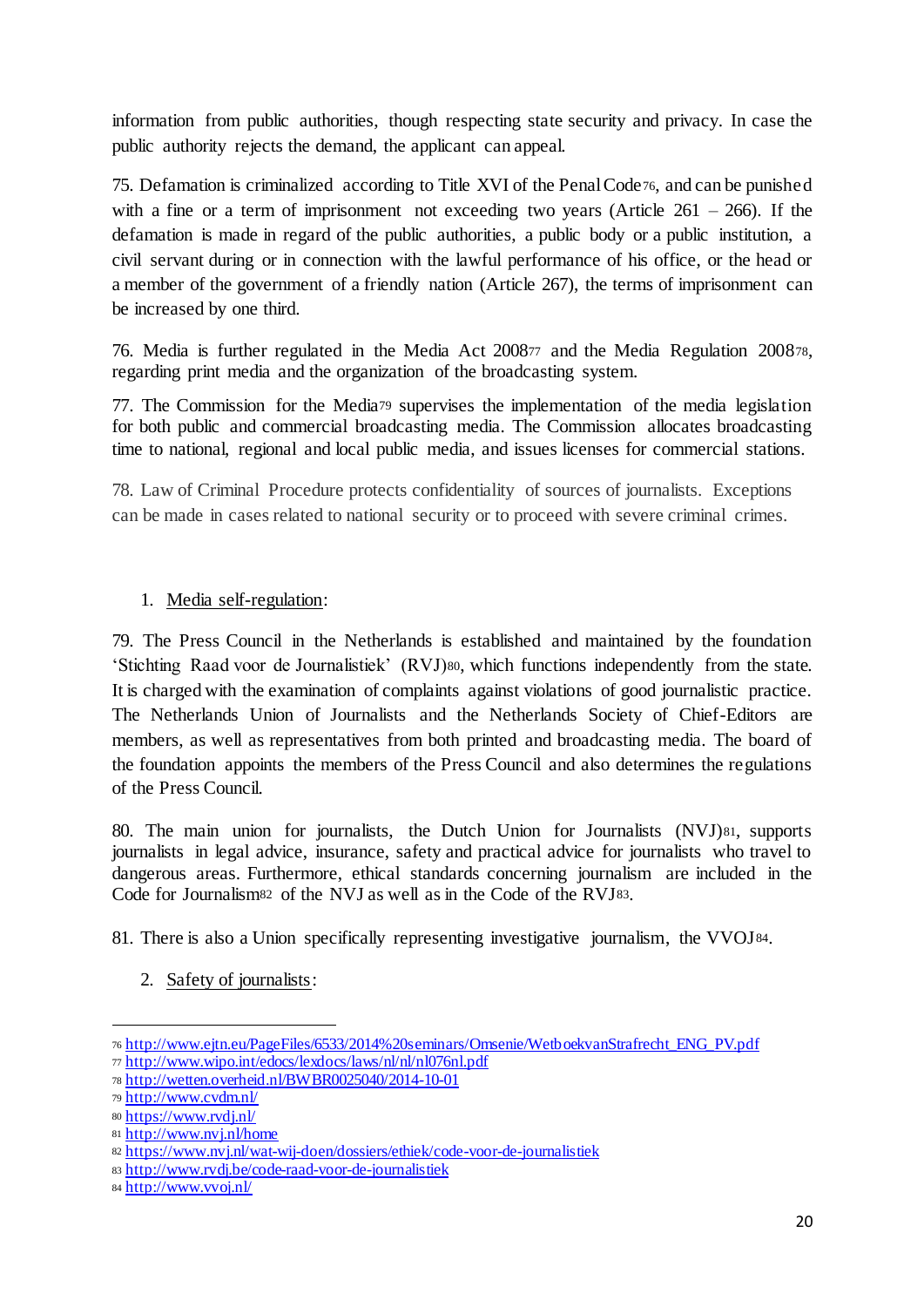82. UNESCO has recorded no killings of journalists since 2008.

## **III. RECOMMENDATIONS**

#### **83. Recommendations made within the framework of the second cycle of the Working Group on the Universal Periodic Review, considered in 9 July 2012 (21stsession)85:**

#### **98. The following recommendations will be examined by the Netherlands which will provide responses in due time, but no later than the twenty-second session of the Human Rights Council in September 2012:**

98.38. Take effective legal and practical measures to eliminate all forms of discrimination and violence against women and children, particularly women and children belonging to ethnic and religious minorities, including Muslims who still face multiple forms of discrimination with respect to education, health, employment and social and political participation.

98.64. Intensify its efforts to eliminate discrimination against migrants and other minority women, who still face multiple forms of discrimination with respect to education, health, employment and social and political participation.

98.98. Establish guidelines for training on human rights in primary and secondary education, with homogenous curricula in all the educational centres.

98.99. Facilitate enrolment of children with missing or incomplete documents, improve the safety situation at schools experiencing difficulties in that regard, and include human rights and child rights education in school curricula at all levels.

98.101. Consider reinstituting the Turkish mother tongue lessons as part of the primary and secondary school curricula.

98.102. Strengthen efforts to promote access of persons with disabilities to education and labour market, their legislative protection, in particular through speeding up approval by the Parliament of the CRPD.

## **84. Analysis:**

 $\overline{a}$ 

The Netherlands has taken significant measures to ensure the right to education and made efforts to adress early school leaving with considerable results while promoting secondary vocational education and establishing a complaints procedure. The quality of education is also an issue which the State Secretary of Education is addressing through measures to reduce unqualified teachers. Although the Netherlands has taken measures to reduce bullying at school and implemented a law on safety policy at school, these measures should also be ensured in the Caribbean Netherlands. The Netherlands has taken measures to educate students on sexuality and diversity however sexual and reproductive health are not compulsory in the curriculum. Besides, obesity and overweight children are not adequately educated on nutrition education. Efforts towards Inclusive Education have been taken with the Appropriate Education Act however children with disabilities and behavioral difficulties nevertheless face

<sup>85</sup> Accessible at: http://www.upr-epu.com/files/76/A\_HRC\_1\_Netherlands\_E.pdf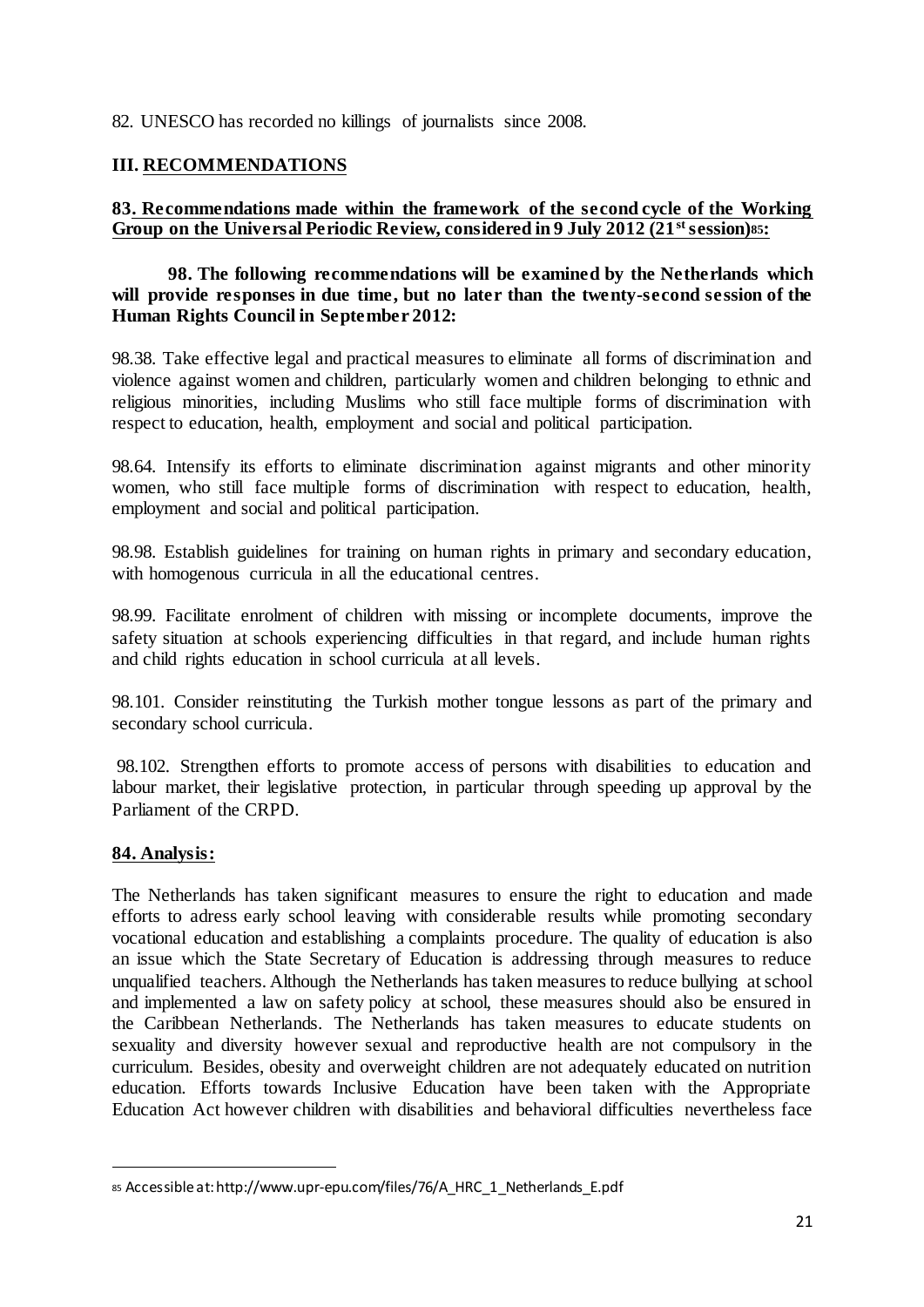uncertainties with regards to the school they can attend and there is a lack of a human rightsbased approach to disability.

### **85. Specific Recommendations:**

 $\overline{a}$ 

1. The Netherlands should be strongly encouraged to further submit state reports for the periodic consultations of UNESCO's education related standard-setting instruments.

2. The Netherlands should be encouraged to pursue its efforts in addressing child violence and reduce bullying at school

3. The Netherlands could be encouraged to take further step to ensure human rights, nutrition health and sexual health education for all.

4. The Netherlands should be encouraged to further adopt and implement a human rightsbased approach to disability and set up a comprehensive strategy for the inclusion of children with disabilities.

#### **Cultural Rights**

86. As a State Party to the Convention concerning the Protection of the World Cultural and Natural Heritage (1972) , the Convention for the Safeguarding of the Intangible Cultural Heritage (2003) , and the Convention on the Protection and Promotion of the Diversity of Cultural Expressions (2005) , The Netherlands is encouraged to fully implement the relevant provisions that promote access to and participation in cultural heritage and creative expressions and, as such, are conducive to implementing the right to take part in cultural life as defined in article 27 of the Universal Declaration of Human Rights and article 15 of the International Covenant on Economic, Social and Cultural Rights. In doing so, The Netherlands is encouraged to give due consideration to the participation of communities, practitioners, cultural actors and NGOs from the civil society as well as vulnerable groups (minorities, indigenous peoples, migrants, refugees, young peoples and peoples with disabilities), and to ensure that equal opportunities are given to women and girls to address gender disparities.

#### **Freedom of opinion and expression**

87. The Netherlands is recommended to decriminalize defamation and place it within a civil code that is in accordance with international standards.<sup>86</sup>

#### **Freedom of scientific research and the right to benefit from scientific progress and its applications**

<sup>86</sup> See for example, General Comments No 34. of the International Covenant on Civil and Political Rights (ICCPR), 2006 Recommendation of the 87<sup>th</sup> Session Human Rights Committee, the recommendations of the UN Special Rapporteurs on the Right to Freedom of Opinion and Expression, and Resolution 1577 (2007) of the Parliamentary Assembly of the Council of Europe.